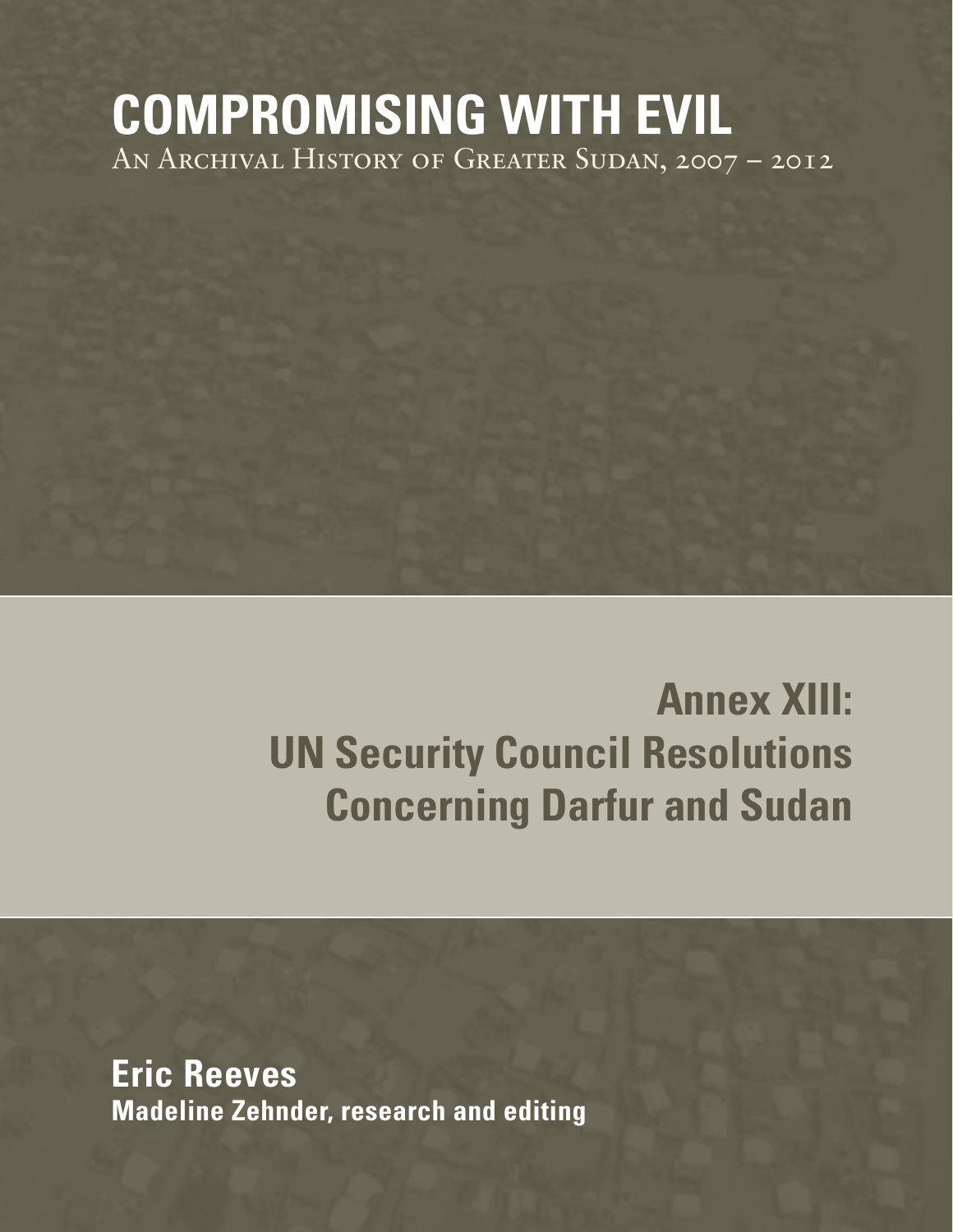## Preface

There is of course a great deal to be said about the degree to which the UN Security Council, and the UN more generally, has become hopelessly dysfunctional as a diplomatic and political body. The absurdity of having five veto-wielding Permanent Members—all by virtue of their status immediately following World War II—is continually put on shameful display, whether in Syria, Rwanda, Burma, Tibet, the former Yugoslavia, or Sudan. The failures are in fact more numerous than suggested by votes on actual resolutions: all too often Permanent Members don't force votes on issues—even key issues of conscience—in order not to provoke vetoes by others, since vetoes are generally perceived as harmful to the status of the Security Council as a whole. More broadly, the idea that the United Kingdom, for example, should retain its Permanent Member status (by virtue of a shared military victory in 1945) and India be relegated to an occasional rotating position, without veto-power, is absurd by any geopolitical standard.

It would be difficult to argue that in the wake of Rwanda the UN has failed more badly than in greater Sudan. And as always, the Security Council leaves a paper trail in the form of resolutions that are typically meaningless, often hypocritical, but they have nonetheless been approved—typically after expedient compromises—in sanctimonious style. Given the penchant of the major powers to select as Secretary-General a pliant, indeed spineless candidate—as the one least likely to offend Russia, China, or the U.S.—there is little hope that the Secretariat as a whole can become an effective counter-weight to the Security Council. Ban Ki-moon, who came into office promising to make Darfur a "signature issue," would seem the extreme example of such selection tendencies.

The UN is a broken mechanism, most conspicuously in taking on the responsibilities of "international peace and security"—certainly insofar as we are speaking about the "responsibility to protect" civilians who are not protected by or are actually attacked by their own government. "R2P," as it has come to be abbreviated, was cynically—and unanimously—approved by the UN General Assembly at the UN World Summit in September 2005 ("Outcome Document," paragraphs 138 and 139, September 2005). The Security Council would confirm the "responsibility to protect" in **Resolution 1674** (April 2006).

The roster of UN Security Council resolutions in this Annex bearing directly on Darfur and Sudan is far from complete—only a couple of the renewal resolutions appear. But the failure revealed is comprehensive. The full texts of the resolutions,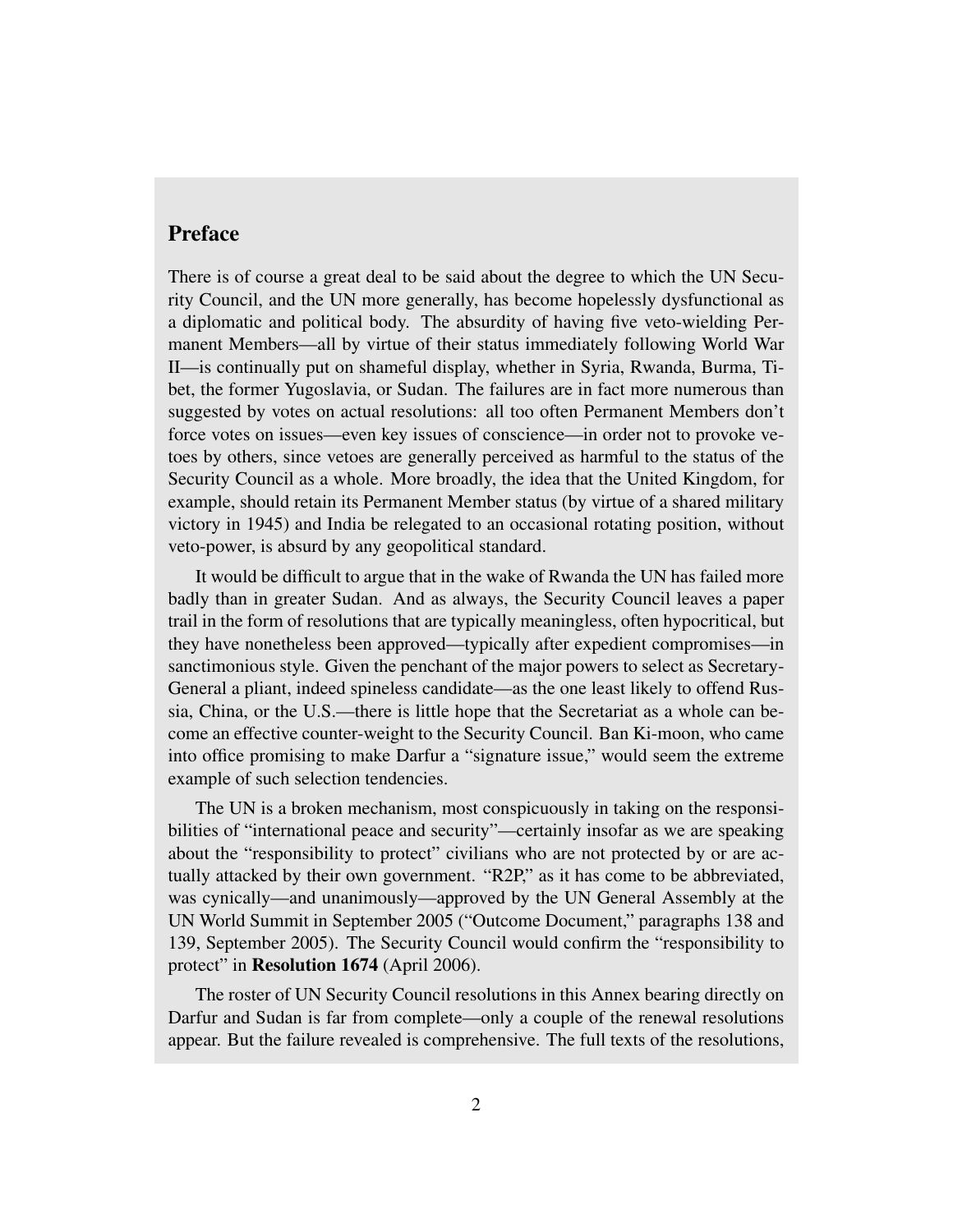here presented in edited form, are largely and often perfunctorily hortatory, rehearsing "findings," "condemnings," and various other expressions of "dismay," "urgency," "concern," or the"recallings," "reiteratings," "reaffirmings," "expressings." The concluding sentence—in which the Council declares that it "remains *seized* of the matter"—contains a particularly grim irony, given the more usual meaning of this verb.

The resolutions here have been selected in particular because of what is "demanded" or "decided" under Chapter 7 of the UN Charter (which speaks of UN Security Council responsibility "to maintain or restore international peace and security"). Everything else is glorified throat-clearing, and little of it has been included. A few examples here should make clear the principle of selection and editing in Annex as a whole:

Resolution 1556, July 30, 2004 (passed 13-0-2, with abstentions from China and Pakistan):

6. *Demands* that the Government of Sudan fulfill its commitments to disarm the Janjaweed militias and apprehend and bring to justice Janjaweed leaders and their associates who have incited and carried out human rights and international humanitarian law violations and other atrocities;

Khartoum has done nothing to comply with this "demand" of more than eight years ago, even as Resolution 1591, March 29, 2005 (passed 12-0-3, with abstentions from Algeria, China, and Russia):

6. *Demands* that the Government of Sudan, in accordance with its commitments under the 8 April 2004 Ndjamena Ceasefire Agreement and the 9 November 2004 Abuja Security Protocol, immediately cease conducting offensive military flights in and over the Darfur region, and invites the African Union Ceasefire Commission to share pertinent information as appropriate in this regard with the Secretary-General, the Committee, or the Panel of Experts established under paragraph 3(b).

Here it should be noted that since passage of Resolution 1591 in March 2005, Khartoum has conducted *more than 500 confirmed aerial attacks on civilian targets in Darfur*, and countless other offensive aerial attacks on supposed rebel targets.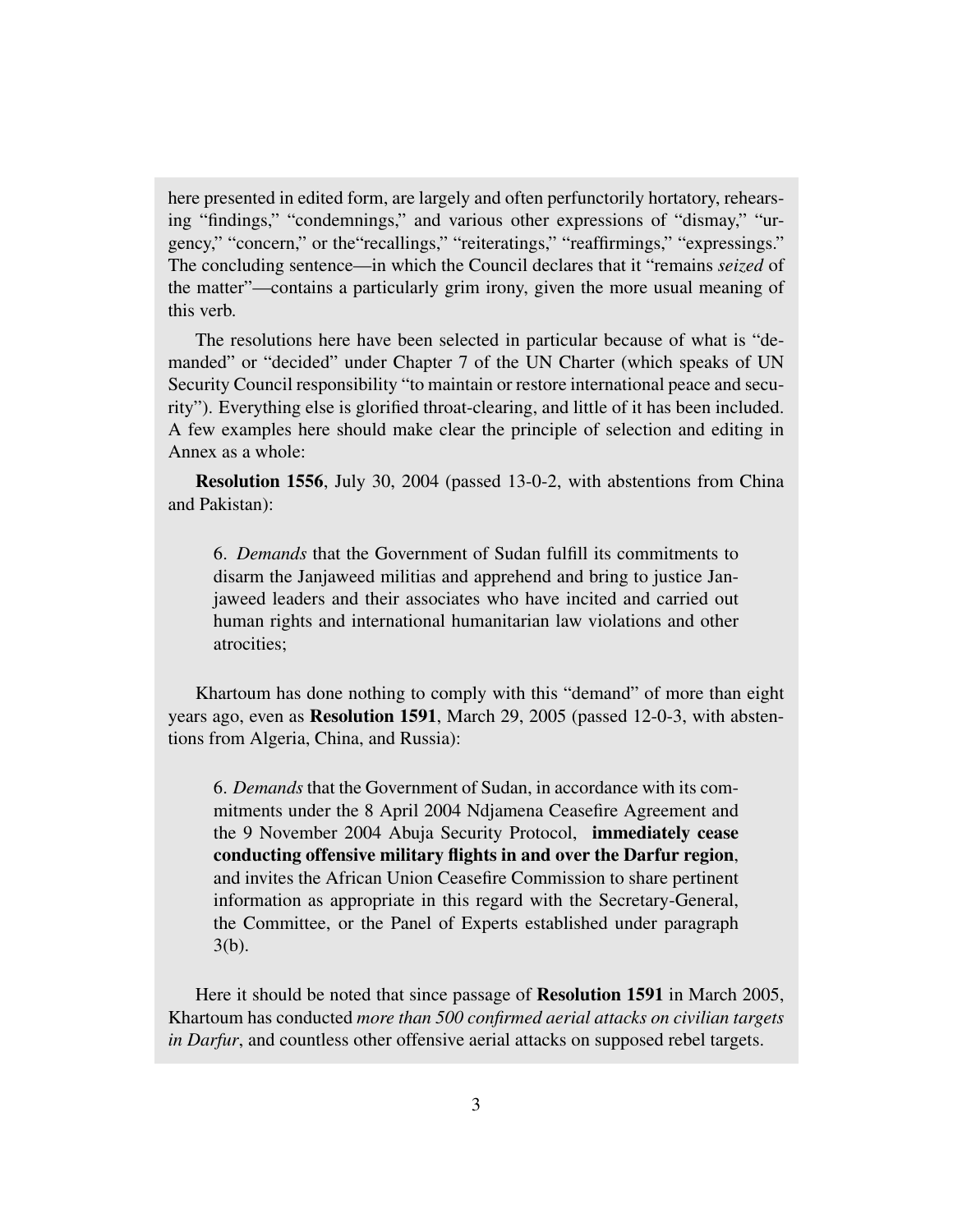Resolution 1706: although invoking the Security Council's key mandate ("Determining that the situation in the Sudan continues to constitute a threat to international peace and security") Resolution 1706 passed only because China agreed to abstain from, rather than veto, the resolution vote—and this only because language was included that "invites the consent of the Government of National Unity for this deployment." The Government of National Unity was never any such thing, and it was the NIF/NCP that of course peremptorily declined this Security Council "invitation," delaying the deployment of any substantial civilian protection force for almost a year. And even when Khartoum's demands concerning the make-up of the force had been fully met (Resolution 1769, July 31, 2007), the result was the peacekeeping and civilian protection disaster that is UNAMID.

Khartoum's obdurate rejection of Resolution 1706 shows the Security Council at its most impotent, and the chief representative of the Secretariat in Sudan—Jan Pronk—seemed eager to capitulate before the regime's refusal to abide by a Security Council resolution. The resolution authorized a robust force, designed by the UN Department of Peacekeeping Operations earlier in summer 2006 (it is described in details in paragraphs 8, 9, and 12 of the resolution). It was likely the last moment at which the tide of civilian destruction and displacement might have been turned before the violence became the["chaos by design"](http://www.hrw.org/reports/2007/09/19/darfur-2007-chaos-design) described by Human Rights Watch in a report with that title (2007).

Resolution 2003, July 29, 2011 (passed unanimously 15-0-0):

6. *Demands* that all parties to the conflict, including all armed movements engage immediately and without preconditions to make every effort to reach a permanent ceasefire and a comprehensive peace settlement on the basis of the Doha Document for Peace in Darfur (DDPD), in order to bring a stable and durable peace to the region

14. *Demands* that all parties to the conflict in Darfur immediately end violence, attacks on civilians, peacekeepers and humanitarian personnel, and comply with their obligations under international human rights and humanitarian law;

In each case the "demand" articulated meant nothing to Khartoum and did nothing to change conditions on the ground in fundamental ways. To be sure a full assessment of the performance of UNAMID (Resolution 1769) will have to wait; but this will only be a more precise measure of its failure to fulfill the Security Council mandate: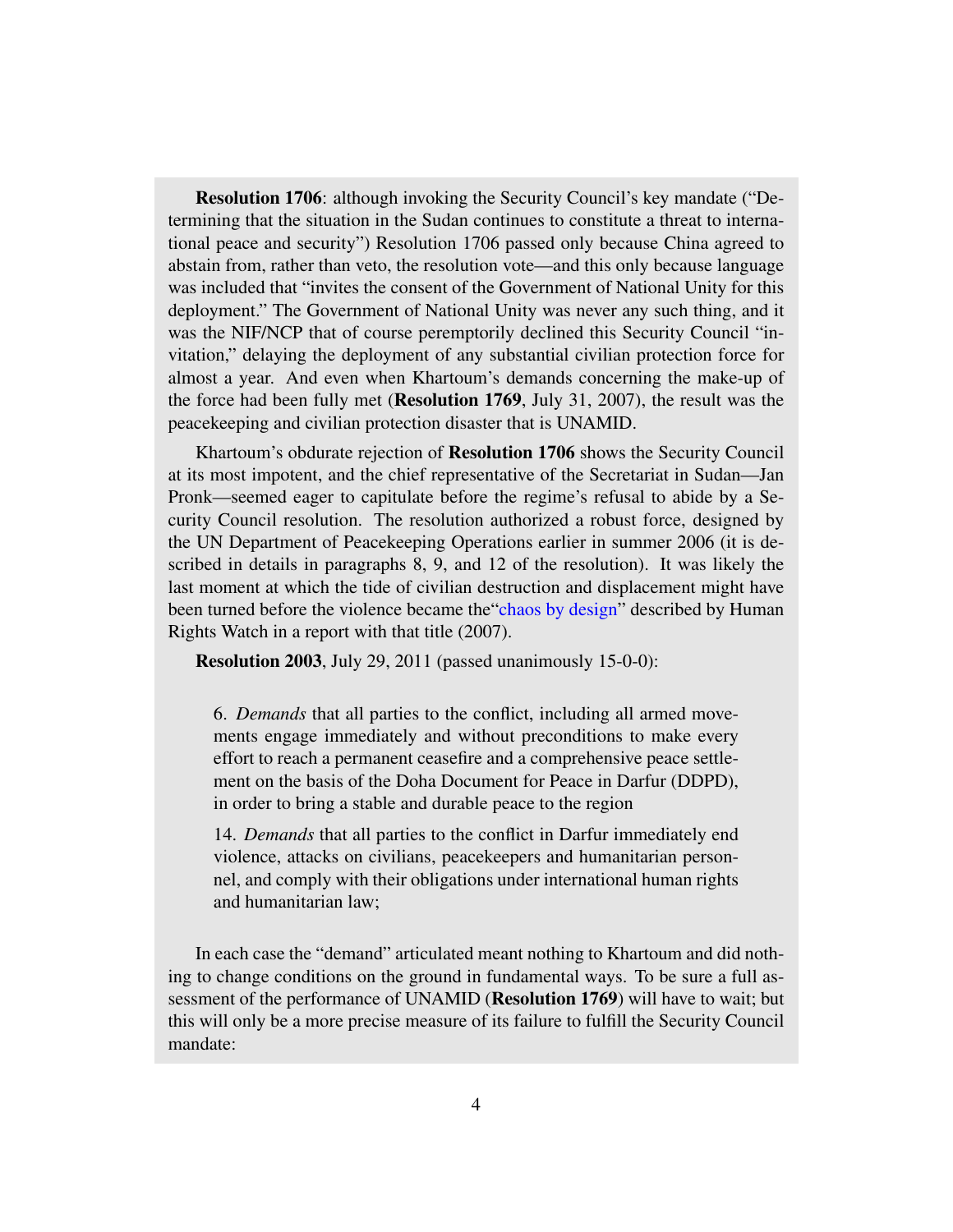Protect<sup>[ing]</sup> its personnel, facilities, installations and equipment, and to ensure the security and freedom of movement of its own personnel and humanitarian workers;

Resolution 2003, invoking the "Doha Document for Peace in Darfur" (July 2011), is yet another example of Security Council expediency, given the radical shortcomings of the agreement and the dangers that it ignores. Signatories to the "Document" included none of the major rebel groups, and the agreement has been roundly, indeed unanimously rejected by Darfuri civil society, which Khartoum has consistently prevented from participating meaningfully in peace negotiations. Even so, the Security Council, as well as other international actors of consequence, including the U.S. and the AU, has welcomed the Doha accord. This reflects nothing so much as a desire to be done with the challenging political, military, and humanitarian crises that continue to define this brutalized region.

Security Council resolutions concerning Darfur and Sudan have become little more than very expensive fig-leaves and do little to confront the fundamental problem driving crises throughout greater Sudan: the brutal, ultimately genocidal tyranny that has had a monopoly on power and wealth in Sudan for 23 years. For Darfur in particular it is simply too shameful to contemplate how these feeble diplomatic exercises will be regarded in the years following the demise of the current Khartoum regime; for once true forensic and demographic investigations can take place in Darfur, and we will gain an even clearer sense of just how devastating the genocidal counter-insurgency war has been, and what violent chaos has been loosed by the evil of these men. As it is, the Security Council failure to respond meaningfully in Darfur has already sounded the death knell for any meaningful commitment to the "responsibility to protect."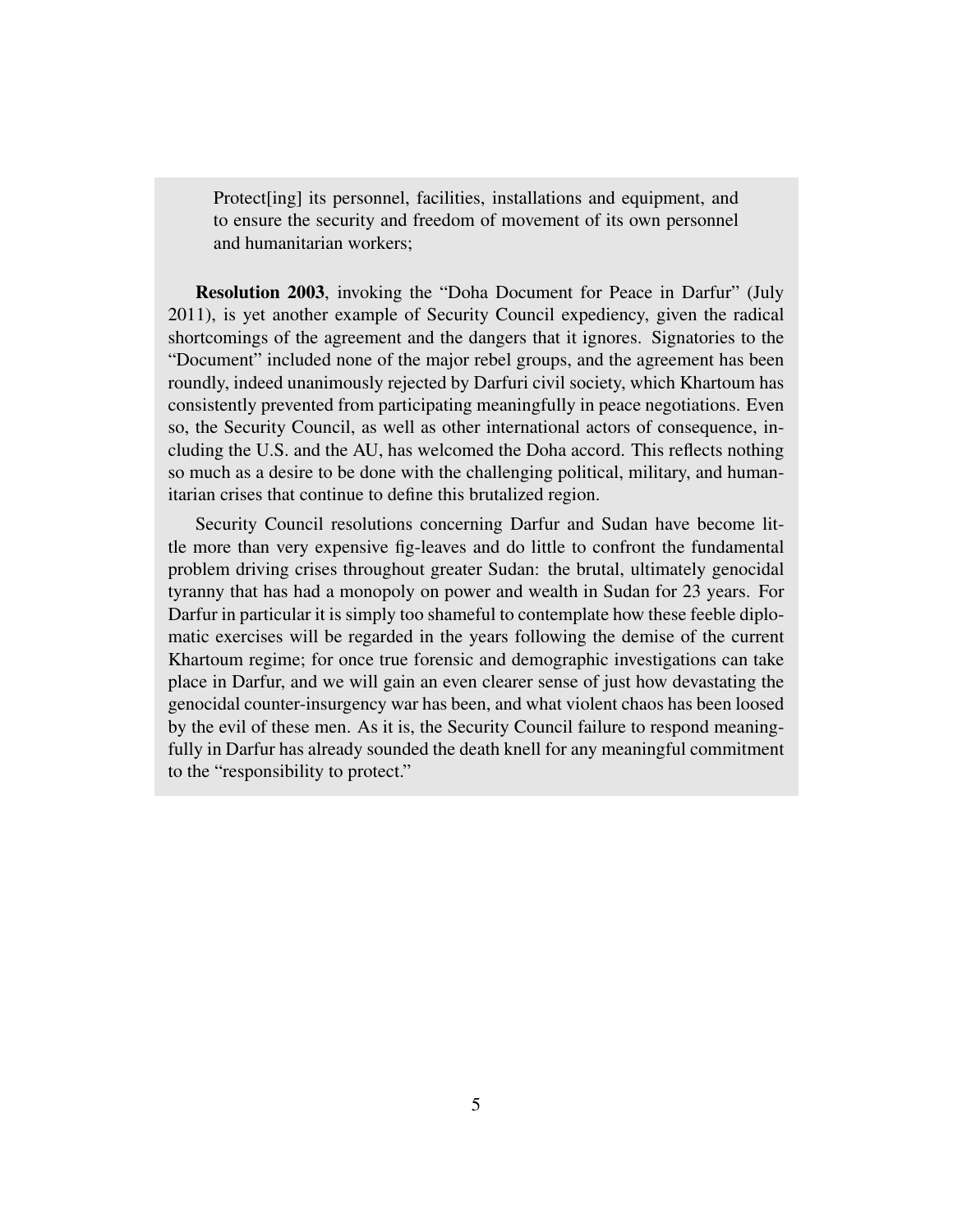## UN Security Council Resolutions Concerning Darfur and Sudan

### Resolution 1547, July 11, 2004

Passed unanimously, 15-0-0

First Security Council Resolution to mention Darfur.

"The Security Council today welcomed Secretary-General Kofi Annan's proposal to establish, for an initial period of three months and under the authority of a Special Representative, an advance team in the Sudan to prepare for a future United Nations peace-support operation following the signing of a comprehensive peace agreement."<sup>[1](#page-24-0)</sup>

#### <span id="page-5-0"></span>Resolution 1556, July 30, 2004

<span id="page-5-1"></span>Passed 13-0-[2](#page-24-1), with abstentions from China and Pakistan<sup>2</sup>

6. *Demands* that the Government of Sudan fulfil its commitments to disarm the Janjaweed militias and apprehend and bring to justice Janjaweed leaders and their associates who have incited and carried out human rights and international humanitarian law violations and other atrocities, and further requests the Secretary- General to report in 30 days, and monthly thereafter, to the Council on the progress or lack thereof by the Government of Sudan on this matter and expresses its intention to consider further actions, including measures as provided for in Article 41 of the Charter of the United Nations on the Government of Sudan, in the event of non-compliance.<sup>[3](#page-24-2)</sup>

#### <span id="page-5-2"></span>Resolution 1564, September 18, 2004

<span id="page-5-3"></span>Passed 11-0-[4](#page-24-3), with abstentions from Algeria, China, Pakistan, and Russia<sup>4</sup>

9. *Demands* that the Government of Sudan submit to the African Union Mission for verification documentation, particularly the names of Janjaweed militiamen disarmed and names of those arrested for human rights abuses and violations of international humanitarian law, with regard to its performance relative to resolution 1556 (2004) and the 8 April 2004 N'djamena ceasefire agreement;

10. *Demands* all armed groups, including rebel forces, cease all violence, cooperate with international humanitarian relief and monitoring efforts and ensure that their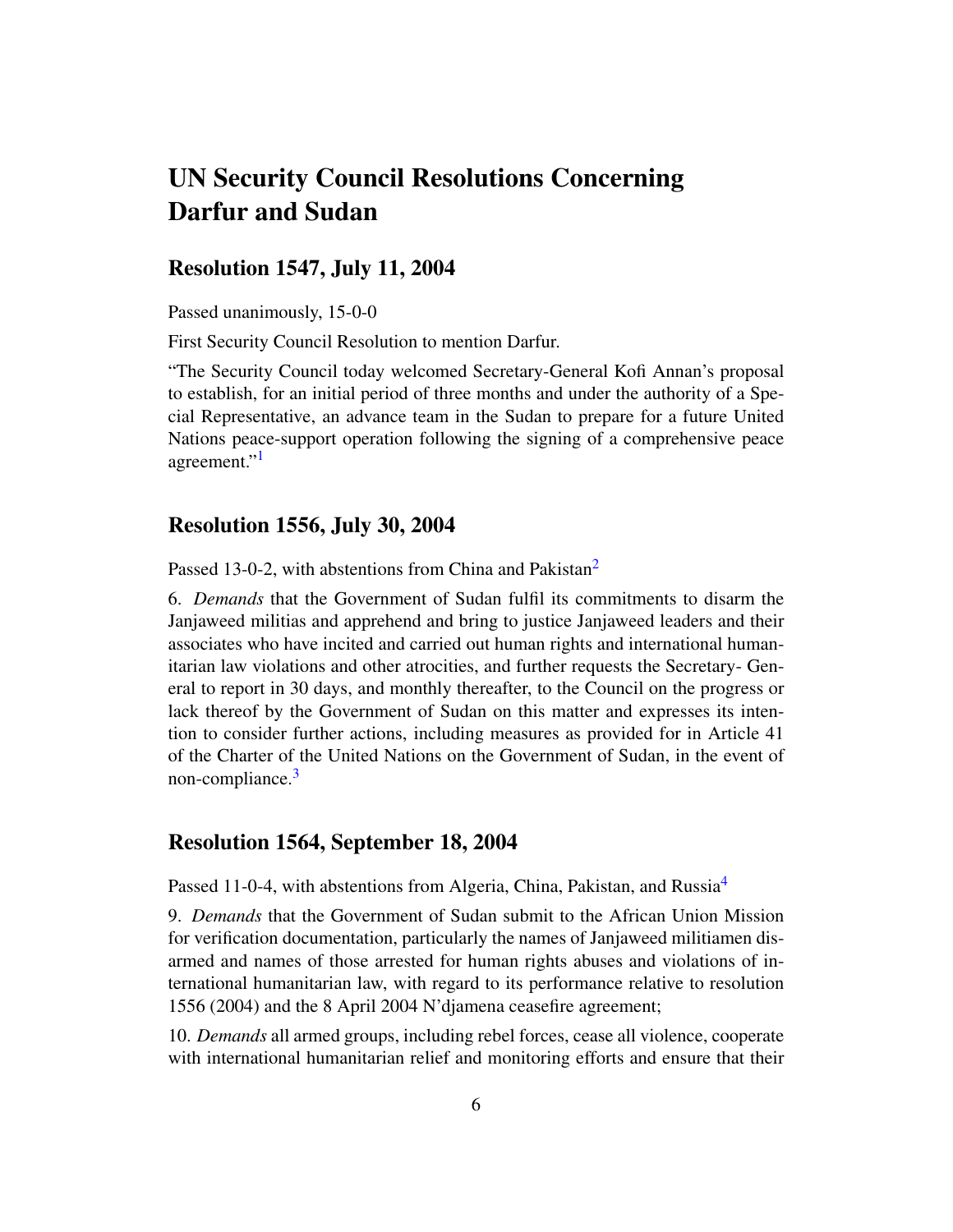<span id="page-6-0"></span>members comply with international humanitarian law, and facilitate the safety and security of humanitarian staff. $\frac{5}{5}$  $\frac{5}{5}$  $\frac{5}{5}$ 

#### Resolution 1574, November 19, 2004

<span id="page-6-1"></span>Passed unanimously, 15-0-0<sup>[6](#page-24-5)</sup>

11. *Demands* that Government and rebel forces and all other armed groups immediately cease all violence and attacks, including abduction, refrain from forcible relocation of civilians, cooperate with international humanitarian relief and monitoring efforts, ensure that their members comply with international humanitarian law, facilitate the safety and security of humanitarian staff, and reinforce throughout their ranks their agreements to allow unhindered access and passage by humanitarian agencies and those in their employ, in accordance with its resolution 1502 (2003) of 26 August 2003 on the access of humanitarian workers to populations in need and with the Abuja Protocols of 9 November 2004.[7](#page-24-6)

#### <span id="page-6-2"></span>Resolution 1590, March 24, 2005

#### Passed unanimously, 15-0-0

"The Security Council today established, for an initial period of six months, the United Nations Mission in Sudan (UNMIS), which will consist of up to 10,000 military personnel and an appropriate civilian component, including up to 715 civilian police personnel...the Council decided that the mandate of UNMIS will be to support implementation of the Comprehensive Peace Agreement, signed by the Government and rebel forces in January ending their 21-year civil war. The Mission is also tasked with facilitating the voluntary return of refugees and displaced persons; providing demining assistance; and contributing towards international efforts to protect and promote human rights in the Sudan."<sup>[8](#page-24-7)</sup>

### <span id="page-6-3"></span>Resolution 1591, March 29, 2005

<span id="page-6-4"></span>Passed 12-0-3, with abstentions from Algeria, China, and Russia<sup>[9](#page-24-8)</sup>

6. *Demands* that the Government of Sudan, in accordance with its commitments under the 8 April 2004 N'djamena Ceasefire Agreement and the 9 November 2004 Abuja Security Protocol, immediately cease conducting offensive military flights in and over the Darfur region, and invites the African Union Ceasefire Commission to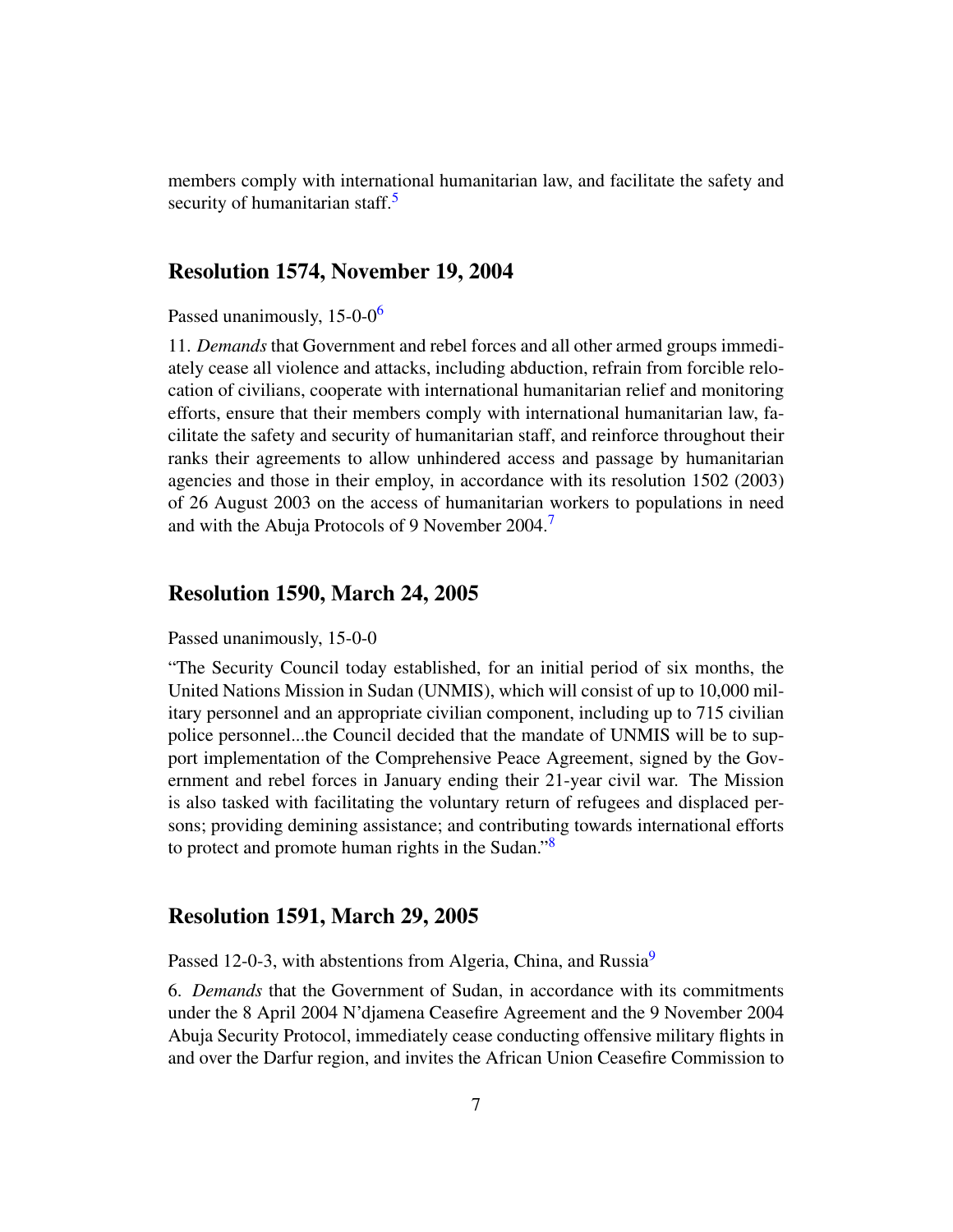<span id="page-7-0"></span>share pertinent information as appropriate in this regard with the Secretary-General, the Committee, or the Panel of Experts established under paragraph 3 (b).<sup>[10](#page-24-9)</sup>

#### Resolution 1593, March 31, 2005

Passed 11-0-4,with abstentions from Algeria, Brazil, China, and the US

<span id="page-7-1"></span>"Acting under *Chapter VII* of the United Nations Charter, the Security Council decided this evening to refer the situation prevailing in Darfur since 1 July 2002 to the Prosecutor of the International Criminal Court,"[11](#page-24-10)

#### Resolution 1627, September 23, 2005

Passed unanimously, 15-0-0

"Welcoming the formation of the Government of National Unity as a significant and historic step towards lasting peace in the Sudan, the Security Council today decided to extend the mandate of the United Nations Mission in the Sudan (UNMIS) until 24 March 2006, with the intention to renew it for further periods. Unanimously adopting resolution 1627 (2005), the Council welcomed implementation by the Government of the Sudan and the Sudan People's Liberation Movement/Army (SPLM/A) of the Comprehensive Peace Agreement (CPA) of 9 January 2005, urging the parties to meet their obligation commitments to the Agreement, including, as a priority, the establishment of the Assessment and Evaluation Commission."<sup>[12](#page-24-11)</sup>

#### <span id="page-7-2"></span>Resolution 1672, April 25, 2006

Passed 12-0-3, with abstentions from China, Qata, and the Russian Federation

<span id="page-7-3"></span>"In a *Chapter VII* action this afternoon, the Security Council decided to impose the travel restrictions and financial sanctions specified in resolution 1591 (2005) on four Sudanese individuals [Major General Gaffar Mohamed Elhassan, Commander of the Western Military Region for the Sudanese Air Force; Sheikh Musa Hilal, Paramount Chief of the Jalul Tribe in North Darfur; Adam Yacub Shant, Sudanese Liberation Army Commander; and Gabril Abdul Kareem Badri, National Move-ment for Reform and Development Field Commander]."<sup>[13](#page-24-12)</sup>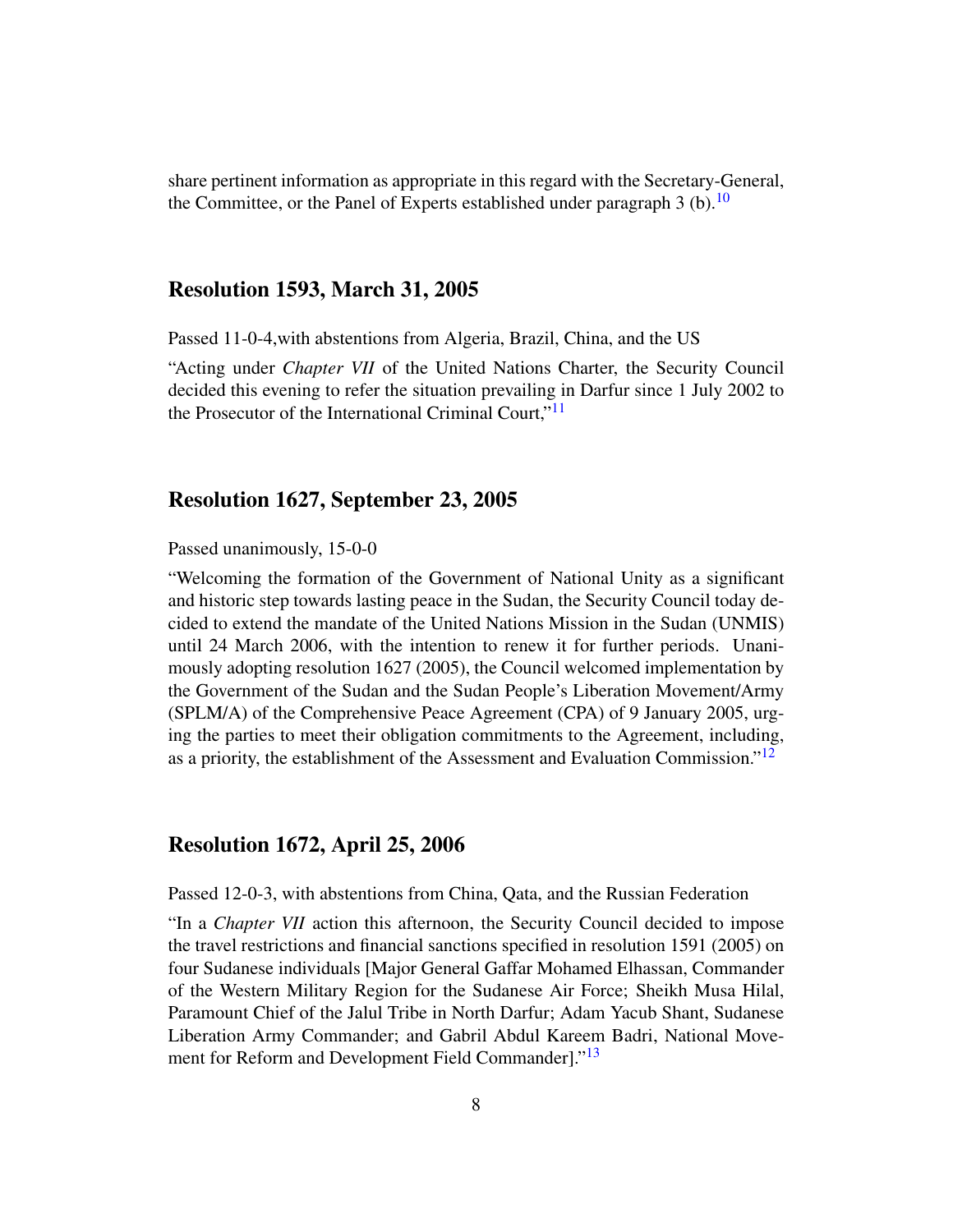#### Resolution 1674, April 28, 2006

#### Passed unanimously, 15-0-0

"The Council condemned in the strongest terms all sexual and other forms of violence committed against civilians in armed conflict, particularly women and children, and undertook to ensure that all peace support operations employed all feasible measures to prevent such violence and to address its impact where it took place. [ ]

[The Council also condemned] deliberate attacks against United Nations and associated personnel involved in humanitarian missions, as well as other humanitarian personnel, the Council urged States on whose territory such attacks occurred to prosecute or extradite those responsible. Recalling that the deliberate targeting of civilians and other protected persons in situations of armed conflict was a flagrant violation of international humanitarian law, the Council stressed the importance for all, within the framework of humanitarian assistance, of upholding and respecting the humanitarian principles of humanity, neutrality, impartiality and independence. It urged all those concerned to allow full unimpeded access by humanitarian personnel to civilians in need of assistance in situations of armed conflict, and to make available, as far as possible, all necessary facilities for their operations."<sup>[14](#page-24-13)</sup>

## <span id="page-8-0"></span>Resolution 1679, May 16, 2006

#### Passed unanimously, 15-0-0

"Endorsing yesterday's decision of the African Union Peace and Security Council on the need for concrete steps to effect the transition in Darfur from the African Union Mission in the Sudan (AMIS), to a United Nations operation, the Security Council called today for the deployment of a joint African Union and United Nations technical assessment mission within one week from today.

<span id="page-8-1"></span>By unanimously adopting resolution 1679 (2006) under *Chapter VII* of the United Nations Charter, the Council called on the African Union to agree with the Organization, as well as regional and international bodies and Member States, on requirements now necessary to strengthen the capacity of AMIS to enforce the security arrangements of the Darfur Peace Agreement, with a view to a follow-on United Nations operation in that region of western Sudan. [The Council also urged] those parties that had not signed the Darfur Peace Agreement to do so without delay, and to avoid acting in any way that would impede its implementation."<sup>[15](#page-24-14)</sup>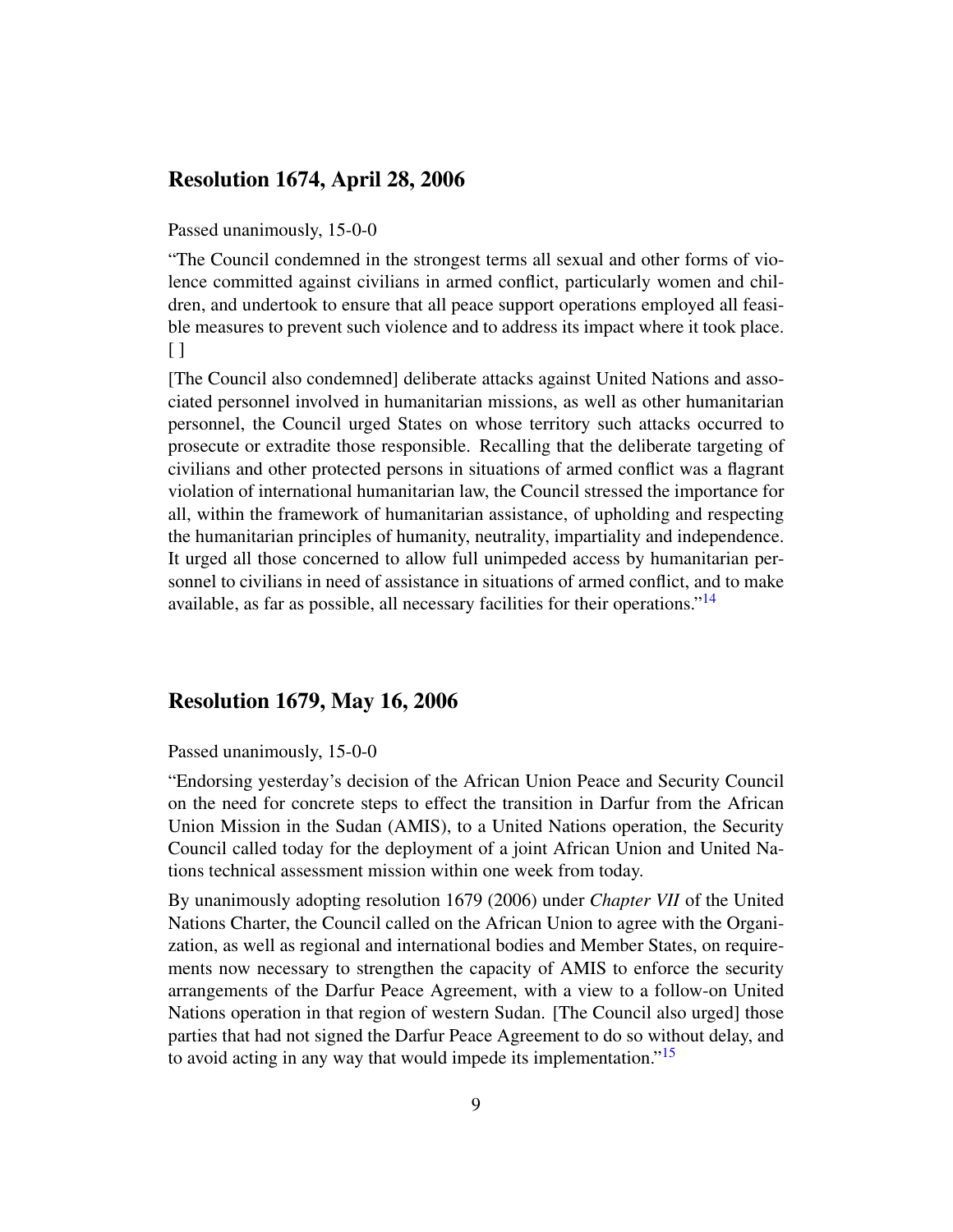#### Resolution 1706, August 31, 2006

Passed 12-0-3, with abstentions from China, Qatar, and the Russian Federation

"Acting under *Chapter VII* of the United Nations Charter, the Council authorized UNMIS to use all necessary means as it deemed within its capabilities: to protect United Nations personnel, facilities, installations and equipment; to ensure the security and freedom of movement of United Nations personnel, humanitarian workers, assessment and evaluation commission personnel; to prevent disruption of the implementation of the Darfur Peace Agreement by armed groups, without prejudice to the responsibility of the Government of the Sudan; to protect civilians under threat of physical violence; and to seize or collect arms or related material whose presence in Darfur was in violation of the Agreements and the measures imposed by resolution 1556, and to dispose of such arms and related material as appropriate."[16](#page-24-15)

#### <span id="page-9-0"></span>Resolution 1713, September 29, 2006

Passed unanimously, 15-0-0

"Acting under *Chapter VII* of the Charter, the Council, by unanimously adopting...[the resolution] decided to extend until 29 September 2007, the mandate of the four-member Panel of Experts originally appointed pursuant to resolution 1591 (2005), and requested the Secretary-General to appoint a fifth member to the team.

Reiterating its deep concern about the security of civilians and humanitarian aid workers, and humanitarian access to populations in need, the Council called upon all parties in Darfur to cease offensive actions immediately and to refrain from further violent attacks. It also urged those parties that have not signed the Darfur Peace Agreement to do so without delay."<sup>[17](#page-24-16)</sup>

#### <span id="page-9-1"></span>Resolution 1769, July 31, 2007

Passed unanimously, 15-0-0

"The Security Council *authorized* the deployment of a 26,000-strong joint United Nations-African Union force...[to] be known as UNAMID...The Council, acting under *Chapter VII* of the United Nations Charter, *authorized* UNAMID to take the necessary action to support implementation of the Darfur Peace Agreement, as well as to protect its personnel and civilians 'without prejudice to the responsibility of the Government of Sudan'.

 $\lceil$   $\rceil$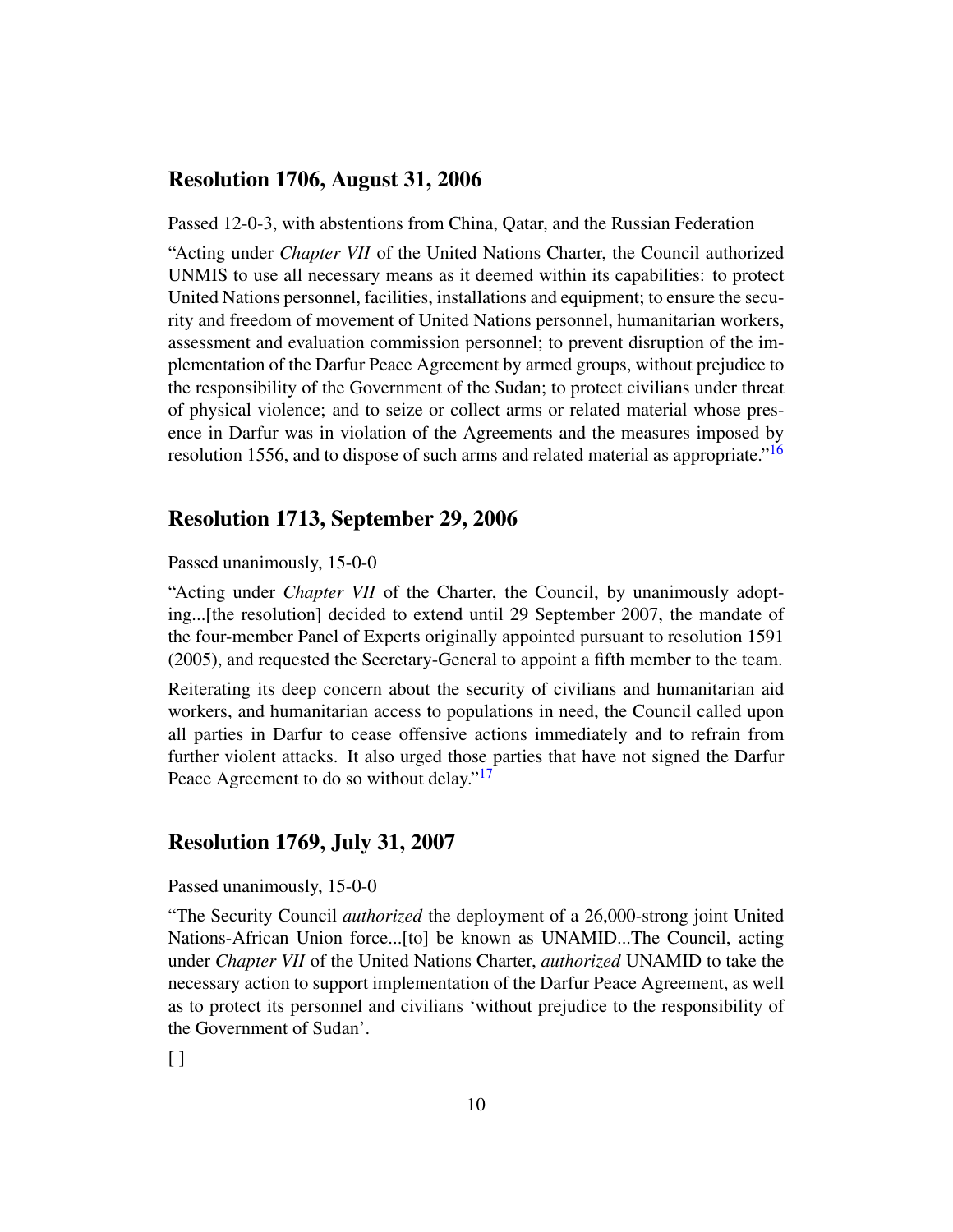<span id="page-10-0"></span>Hailing the Council's decision to deploy the hybrid force, United Nations Secretary-General Ban Ki-moon said Member States must provide every support in order to meet the resolution's ambitious goals. Additional troops must be committed, support systems put in place and command structures established. While Governments knew that took time, 'time is not on our side', he stressed." $18$ 

#### Resolution 1881, July 30, 2009

<span id="page-10-1"></span>Passed unanimously,  $15{\text -}0{\cdot}0^{19}$  $15{\text -}0{\cdot}0^{19}$  $15{\text -}0{\cdot}0^{19}$ 

1. Decides to extend the mandate of UNAMID as set out in resolution 1769 (2007) for a further 12 months to 31 July 2010;

2. Underlines the need for UNAMID to make full use of its mandate and capabilities, particularly with regard to (a) the protection of civilians across Darfur, and (b) ensuring safe, timely and unhindered humanitarian access, the safety and security of humanitarian personnel and the protection of humanitarian convoys;

7. *Demands* that all parties to the conflict in Darfur immediately end violence, attacks on civilians, peacekeepers and humanitarian personnel, and comply with their obligations under human rights and international humanitarian law; calls for an immediate cessation of hostilities and for all parties to commit themselves to a sustained and permanent ceasefire; requests the Secretary-General to consult with relevant parties with a view to developing a more effective ceasefire monitoring mechanism; and underlines the need for UNAMID to report on major instances of violence which undermines the parties full and constructive efforts towards peace;

8. Reiterates there can be no military solution to the conflict in Darfur and that an inclusive political settlement and the successful deployment of UNAMID are essential to re-establishing peace; reaffirms its full support for the African Union/United Nations led political process for Darfur and the work of Joint Chief Mediator Mr. Djibrill Yipn Bassol; *demands* that all parties to the conflict, including all rebel groups, immediately engage fully and constructively in the peace process without preconditions, including by entering into talks under the mediation of Mr. Bassol with a view to finalizing a Framework Agreement; welcomes the work of Qatar and Libya in this regard and the support of other countries in the region; calls on UNAMID to support the Joint Chief Mediator and the Joint Mediation Team; and underlines the need for the engagement of civil society, including women and women-led organizations, community groups and tribal leaders in order to create a conducive environment for peace and security through constructive and open dialogue;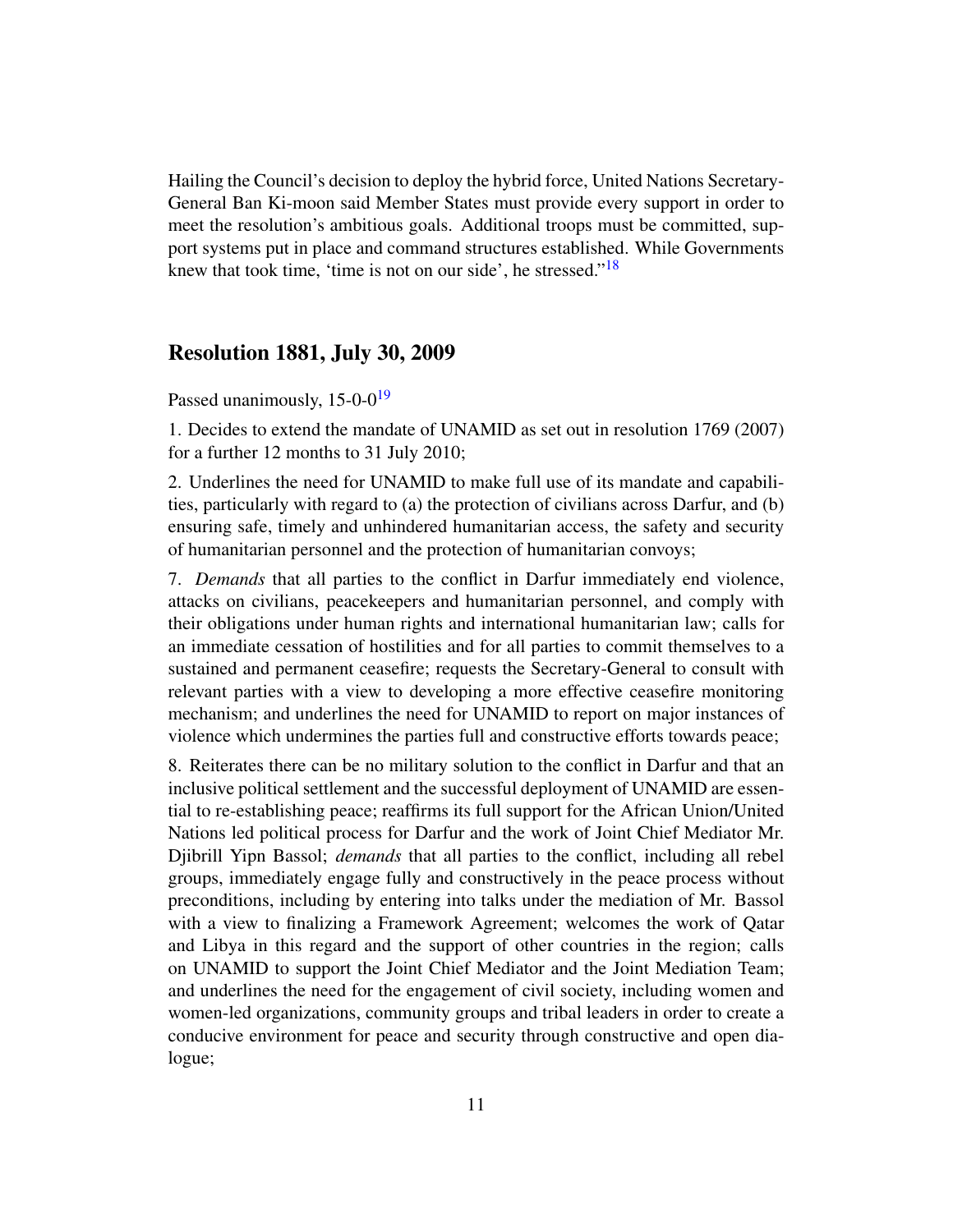12. Expresses its serious concern at the continued deterioration of the humanitarian situation in Darfur, calls for the full implementation of the Communiqu between the Government of Sudan and the United Nations on Facilitation of Humanitarian Activities in Darfur; and *demands* that the Government of Sudan, all militias, armed groups and all other stakeholders ensure the full, safe and unhindered access of humanitarian organizations and relief personnel and the delivery of humanitarian assistance to populations in need;

13. *Demands* that all parties to the conflict in Darfur create the conditions conducive to allowing the voluntary, safe, dignified and sustainable return of refugees and internally displaced persons;

14. *Demands* that the parties to the conflict immediately take appropriate measures to protect civilians, including women and children, from all forms of sexual violence, in line with resolution 1820 (2008); and requests the Secretary- General to develop a comprehensive strategy for providing protection to women and girls from sexual violence and gender-based violence and to ensure that the relevant provisions of resolutions 1325 (2000) and 1820 (2008) are implemented by UNAMID and to include information on this in his reporting to the Council; $^{20}$  $^{20}$  $^{20}$ 

#### <span id="page-11-0"></span>Resolution 1894, November 11, 2009

<span id="page-11-1"></span>Passed unanimously,  $15{\text -}0{\text -}0^{21}$  $15{\text -}0{\text -}0^{21}$  $15{\text -}0{\text -}0^{21}$ 

1. *Demands* that parties to armed conflict comply strictly with the obligations applicable to them under international humanitarian, human rights and refugee law, as well as to implement all relevant decisions of the Security Council and in this regard, urges them to take all required measures to respect and protect the civilian population and meet its basic needs;

6. *Demands* that all States and parties to armed conflict fully implement all relevant decisions of the Security Council and in this regard cooperate fully with United Nations peacekeeping missions and Country Teams in the follow-up and implementation of these resolutions;

<span id="page-11-2"></span>15. Expresses its intention to: (a) Call on parties to armed conflict to comply with the obligations applicable to them under international humanitarian law to take all required steps to protect civilians and to facilitate the rapid and unimpeded passage of relief consignments, equipment and personnel, (b) Mandate UN peacekeeping and other relevant missions, where appropriate, to assist in creating conditions conducive to safe, timely and unimpeded humanitarian assistance. $^{22}$  $^{22}$  $^{22}$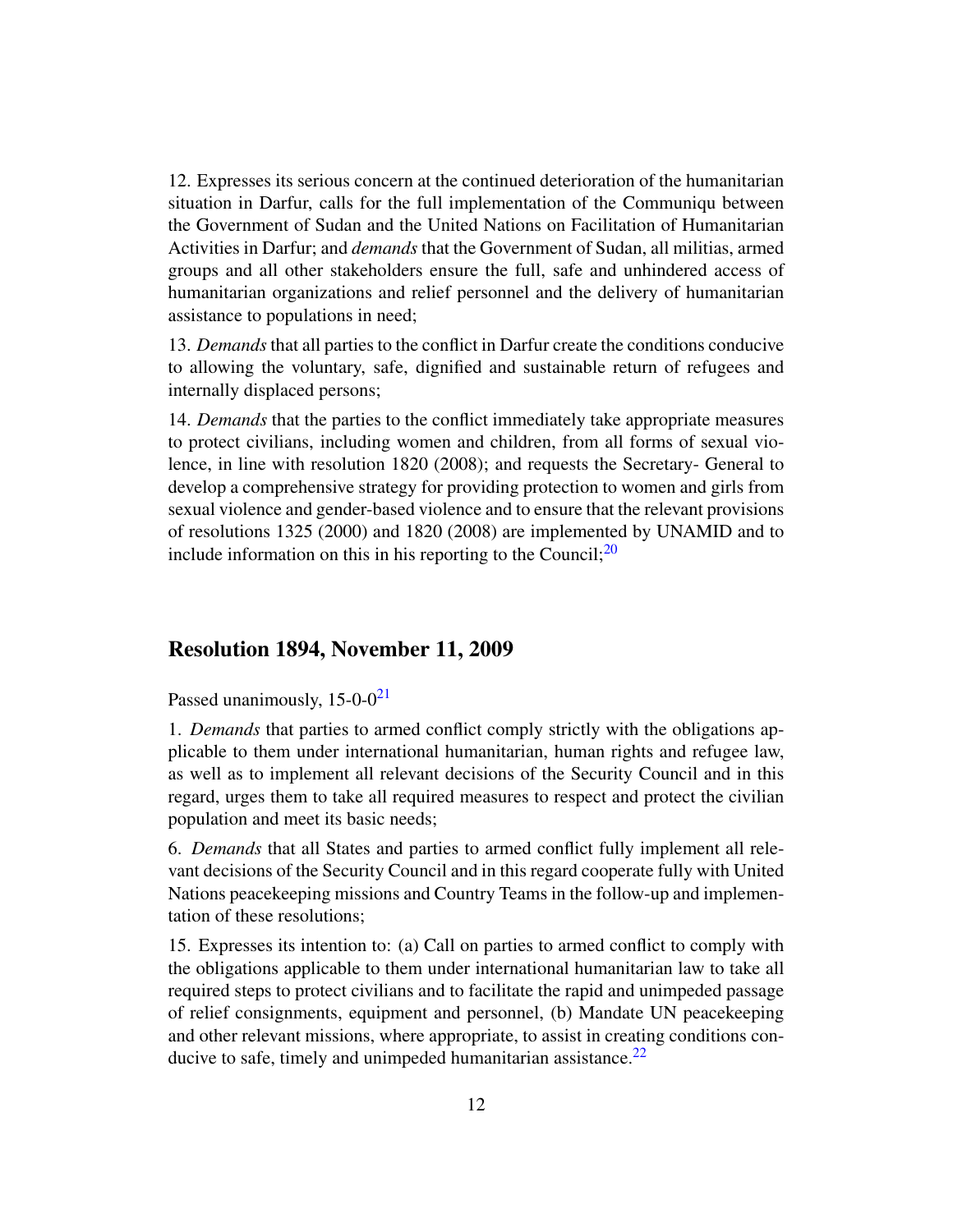## Resolution 1919, April 29, 2010

Passed unanimously, 15-0-0

"The Security Council today extended the mandate of the United Nations Mission in the Sudan for one year, until 30 April 2011, with the intention to renew it for further periods if required.

 $\lceil$ 

Regarding the upcoming referendums in 2011, in which the people of South Sudan could exercise their right to self-determination on their future status, the Council requested that UNMIS be prepared to play a lead role in international efforts to provide assistance to support preparations for the referendums, including an advisory role related to security arrangements. It urged the international community to provide technical and material assistance, including observation capacity. Recalling the parties' responsibility under the Comprehensive Peace Agreement to pursue efforts to make unity attractive, the Council reaffirmed the Mission's support for such activities."<sup>[23](#page-24-22)</sup>

## <span id="page-12-0"></span>Resolution 1922, May 12, 2010

Passed unanimously, 15-0-0

"The Security Council this morning decided to extend the current mandate of the United Nations Mission in the Central African Republic and Chad (MINURCAT) for just two weeks, until 26 May, while options for a revised mandate are thoroughly considered. [ ]

The proposed mandate, arising from the latest round of discussions between the United Nations and the Chadian Government, aims at safeguarding the advances already made and ensuring their sustainability, while allowing for a gradual and phased withdrawal of the military component.

 $\lceil$ 

Should the Council decide to adopt a new mandate for MINURCAT, says the Secretary-General, a phased approach will enable the Mission to gradually transit from a *Chapter VII* mandate to a Chapter VI mandate and allow for the enhanced United Nations staff security regime to be in place before MINURCAT troops commence their final withdrawal in October."<sup>[24](#page-24-23)</sup>

<span id="page-12-1"></span>Resolution 1923 (May 25, 2010; adopted unanimously) extends the MINURCAT mandate until December 31, 2010, calling for a troop drawdown to " 1,900 military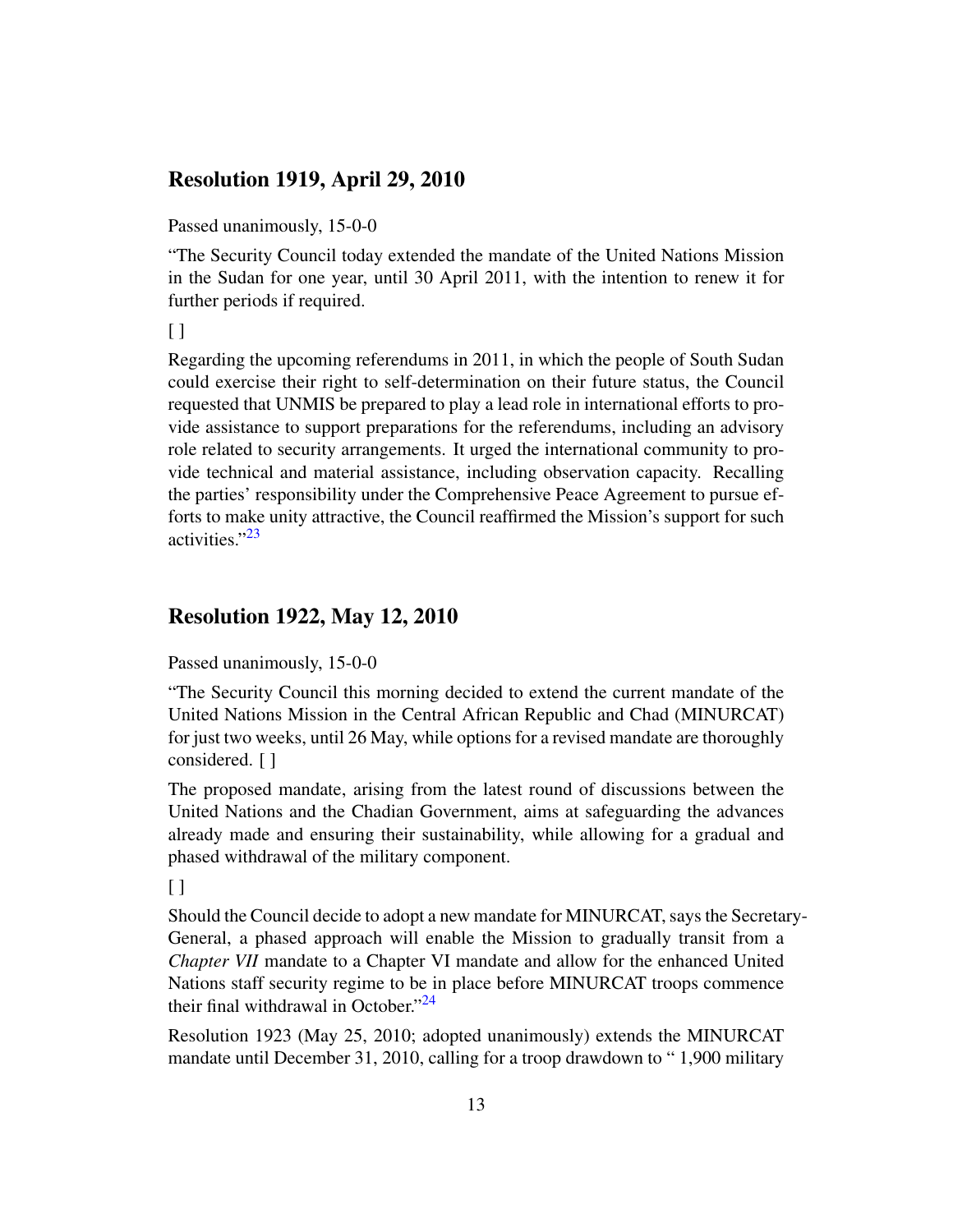<span id="page-13-0"></span>personnel in Chad and 300 in the Central African Republic, and 25 military liaison officers," with final withdrawal to begin on October 15,  $2010^{25}$  $2010^{25}$  $2010^{25}$ 

#### Resolution 1935, July 30, 2010

#### Passed unanimously, 15-0-0

The Security Council this morning renewed the mandate of the African Union-United Nations Hybrid Operation in Darfur (UNAMID) for 12 months while *demanding* that the parties to the conflict in the region immediately end the fighting as well as attacks on civilians, peacekeepers and humanitarian personnel.

 $\lceil$ 

Expressing deep concern at the recent deterioration in security, including attacks by rebel groups, aerial bombardment by the Government of Sudan, increased intertribal fighting and attacks on humanitarian personnel, the Council *demanded* that all parties comply with their obligations under international humanitarian and human rights law, calling on them to commit themselves to a sustained and permanent ceasefire.

The Council *demanded*, in particular, that all parties immediately take all possible measures to protect civilians from sexual violence and create conditions conducive to the voluntary return of refugees and internally displaced persons. Strongly condemning attacks on UNAMID, it underlined that they were unacceptable and *demanded* also that there be no recurrence of such crimes, urging the Government to do its utmost to bring the perpetrators to justice.

The Council also *demanded* that all parties—including all rebel factions—engage fully in the ongoing peace talks under the African Union-United Nations Joint Chief Mediator, with a view to reaching a comprehensive agreement to bring a durable peace to the region. It reaffirmed the importance of promoting the political process for Darfur, led by the African Union and the United Nations, underlining the need for systematic and sustained engagement by all Darfur stakeholders in creating a an environment conducive to peace and security 'through constructive and open dialogue." $^{26}$  $^{26}$  $^{26}$ 

## <span id="page-13-1"></span>Resolution 1982, May 17, 2011

Passed unanimously, 15-0-0

"The Security Council this morning extended the Panel of Experts that monitors the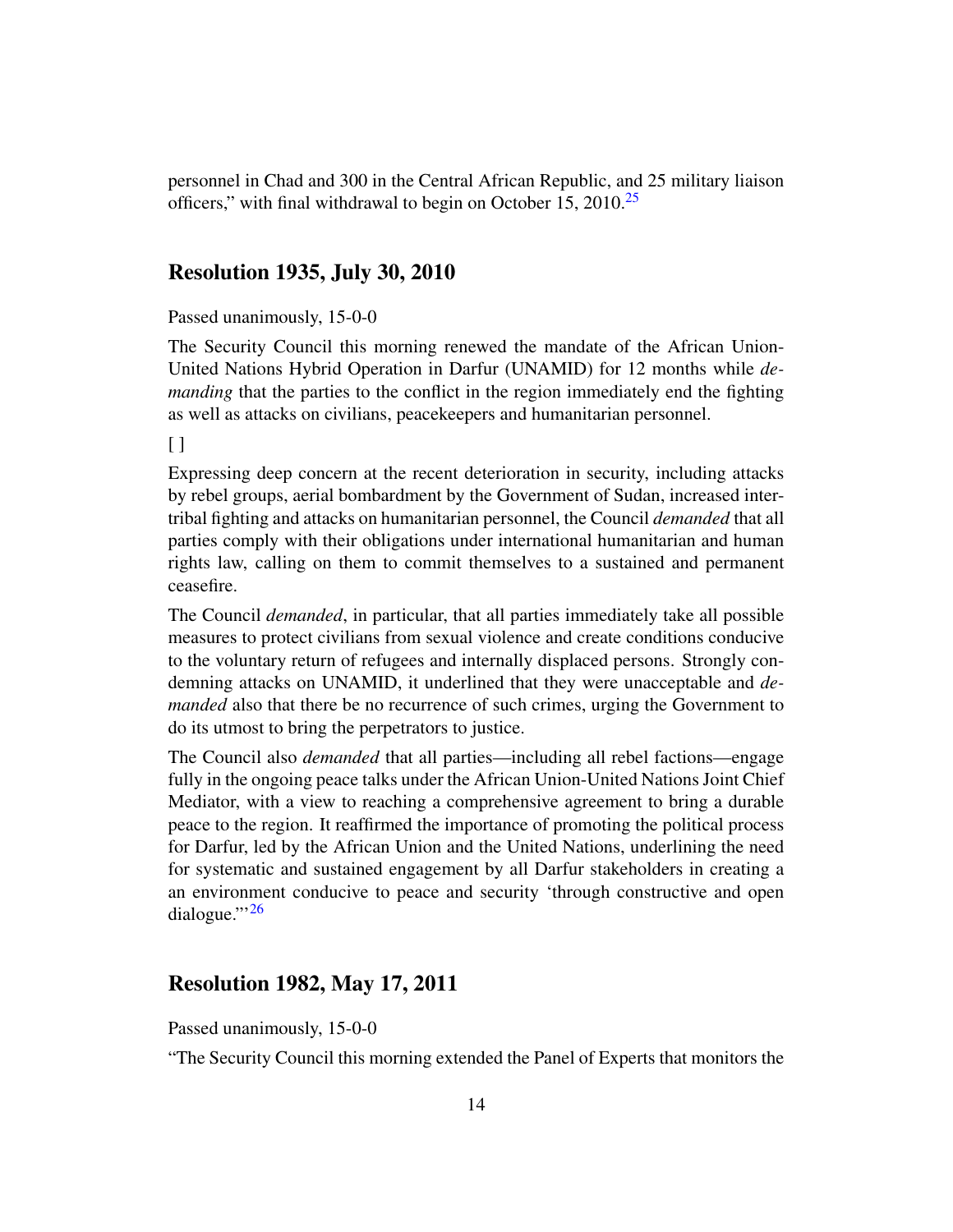arms embargo and sanctions on those who impede peace in Sudan, particularly in the violence-wracked Darfur region, until 19 February 2012.

Unanimously adopting resolution 1982 (2011) under *Chapter VII* of the United Nations Charter, the Council requested the Panel, which was originally appointed by the Secretary-General pursuant to resolution 1591 in 2005 and is complemented by a travel ban and assets freeze on targeted individuals and organizations, to provide a final report no later than 30 days prior to termination of its mandate to the Council with its findings and recommendations."<sup>[27](#page-24-26)</sup>

#### <span id="page-14-0"></span>Resolution 1990, June 27, 2011

Passed unanimously, 15-0-0

"Deeply concerned by the violence, escalating tensions and population displacement in Sudans Abyei region and recognizing that the situation *demanded* an urgent response, the Security Council today *authorized* the deployment of a peacekeeping force to the disputed area, which straddles Northern and Southern Sudan and is claimed by both.

[ ] [T]he Council formally established, for six months, the United Nations Interim Security Force for Abyei (UNISFA), which would comprise a maximum of 4,200 military personnel, 50 police personnel and appropriate civilian support. *Authorizing* the use of force to protect civilians and humanitarian workers in Abyei, the Council underscored the imperative for the expeditious deployment of UNISFA and urged Secretary-General Ban Ki-moon 'to take necessary steps to ensure rapid and effective implementation' of the resolution.

 $\Box$ 

By the resolution, UNISFA would monitor and verify the redeployment of any Sudan Armed Forces, Sudan Peoples Liberation Army or its successor from the Abyei area; 'henceforth, the Abyei area shall be demilitarized from any forces other than UNISFA and the Abyei Police Service,'it adds. [ ]

Acting under *Chapter VII* of the United Nations Charter, the Council also *authorized* UNISFA, within its capabilities and its area of deployment, to take the necessary actions to protect United Nations personnel, facilities, installations, and equipment; ensure the security and freedom of movement of United Nations personnel, relief workers and members of the Joint Military Observers Committee and Joint Military Observer Teams; and, without prejudice to the responsibilities of the relevant authorities, 'to protect civilians in the Abyei area under imminent threat of physical violence.' [ ]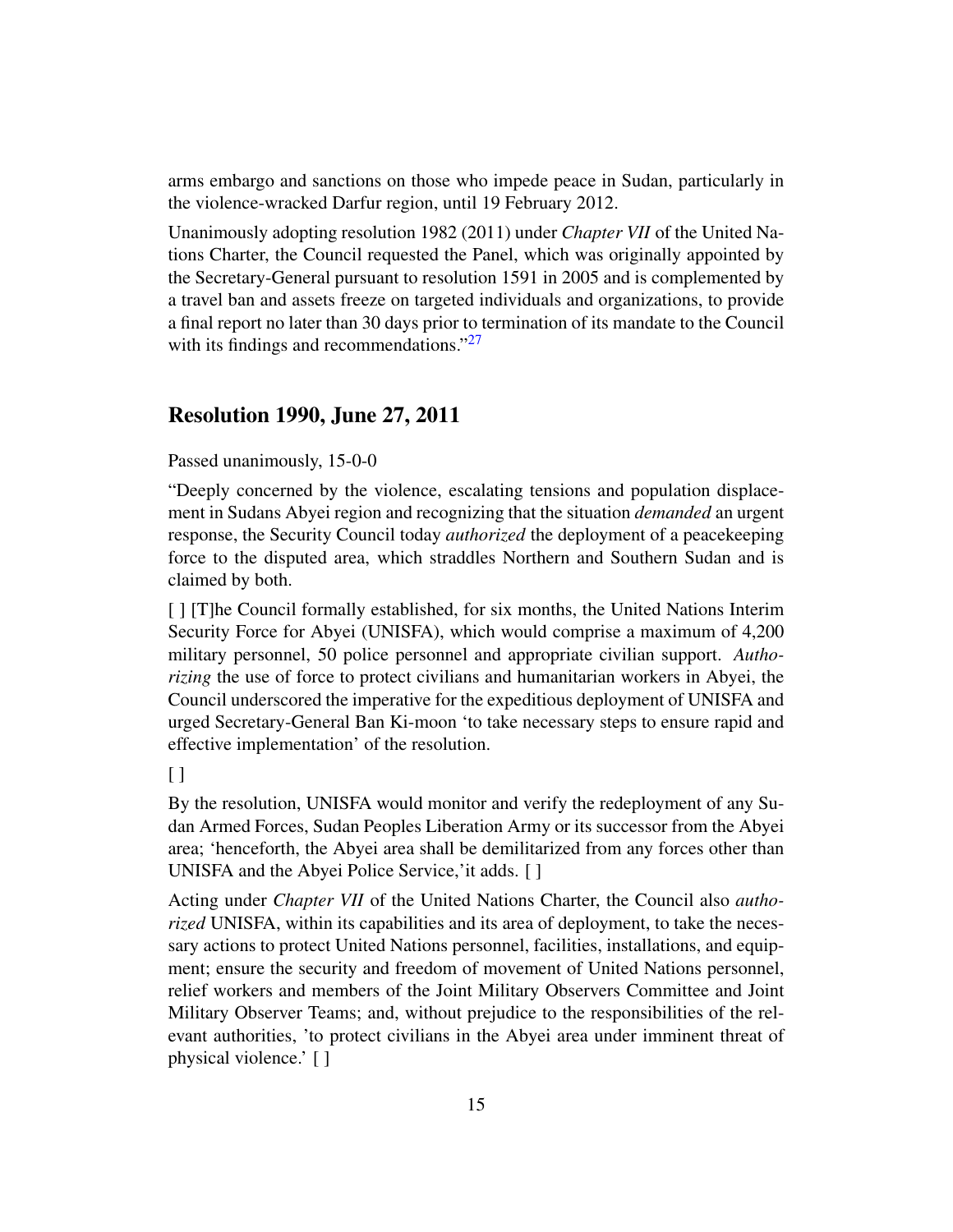In a related *Chapter VII* provision, the Council requested the Secretary-General and the Sudanese Government, in consultation with the Government of Southern Sudan or its successor, to conclude a status-of-forces agreement immediately on the safety and security of humanitarian personnel and United Nations personnel, and that until such an agreement was concluded, the arrangement for the United Nations Mission in the Sudan (UNMIS) would apply to UNISFA."<sup>[28](#page-24-27)</sup>

## <span id="page-15-0"></span>Resolution 1996, July 8, 2011

Passed unanimously, 15-0-0

"Unanimously adopting resolution 1996 (2011) under *Chapter VII* of the United Nations Charter, the Council established, for an initial period of one year, the United Nations Mission in the Republic of South Sudan (UNMISS), which would consist of up to 7,000 military personnel, 900 police and appropriate civilian support.

 $\lceil$ 

The Council *authorized* UNMISS to use all necessary means, within its capacity and areas of deployment, to assist the Government of South Sudan, including its military and police, in protecting civilians; to deter violence, including through proactive deployment and patrols in high-risk areas; to protect civilians under imminent threat of physical violence, particularly when the Government was not providing security; and to provide security for United Nations and humanitarian personnel, installations and equipment for the implementation of mandated tasks.

 $[$ ]

The Council *demanded*, by other terms, that South Sudan and all relevant parties cooperate fully in ensuring the Missions functions, in particular by guaranteeing the safety, security and unrestricted free movement of United Nations and associated personnel.

The Council *demanded* that all parties—particularly rebel militias and the Lord's Resistance Army (LRA)—immediately cease all forms of violence and human rights abuses against the civilian population in South Sudan, especially gender-based violence and violations and abuses against children. It called for the Government and the Sudan People's Liberation Army (SPLA) to renew the action plan signed between the United Nations and the SPLA on 20 November 2009, to end the recruitment and use of child soldiers, which expired in November 2010.

 $\lceil$   $\rceil$ 

By further terms, the Council requested the Secretary-General to transfer to UN-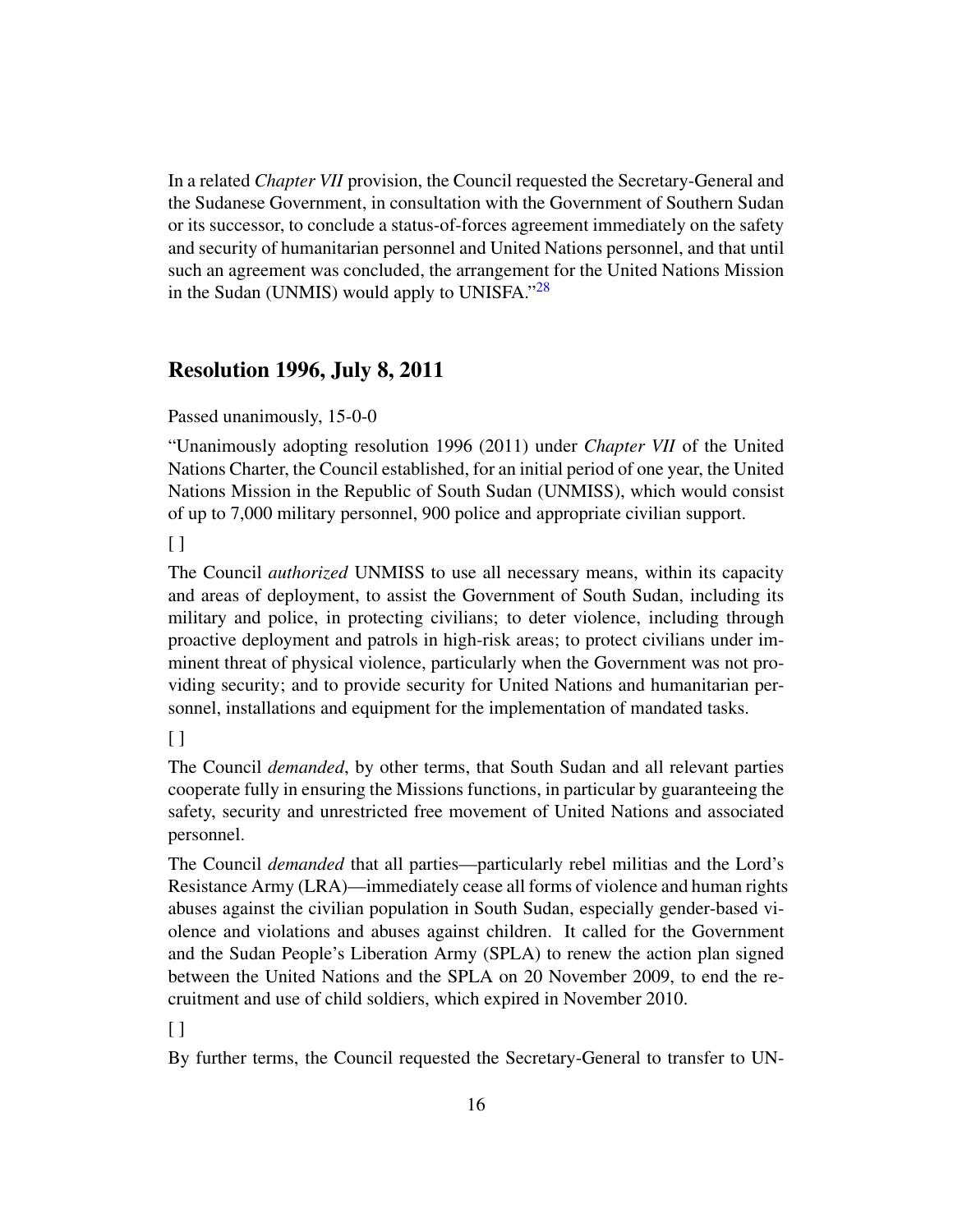MISS the appropriate functions performed by the six-year-old United Nations Mission in Sudan (UNMIS), together with the appropriate staff and logistics, on 9 July 2011, and to begin the older Missions orderly liquidation. It further *authorized* him to take the necessary steps to ensure inter-Mission cooperation. In that context, and within the new Missions overall troop ceiling, the Council *authorized* appropriate troop transfers from other missions, subject to agreement by the troop-contributing countries and without prejudice to the implementation of their mandates."<sup>[29](#page-25-0)</sup>

#### <span id="page-16-0"></span>Resolution 1997, July 11, 2011

#### Passed unanimously, 15-0-0

"The Security Council today decided to close the six-year-old United Nations Mission in the Sudan (UNMIS) and called on Secretary-General Ban Ki-moon to complete the withdrawal of all its uniformed and civilian personnel, except those needed for its liquidation, by 31 August 2011. [ ]

<span id="page-16-1"></span>[T]he Council emphasized the need for an orderly withdrawal of UNMIS following the 9 July termination of its mandate to pave the way for the United Nations Mission in the Republic of South Sudan (UNMISS)."<sup>[30](#page-25-1)</sup>

## Resolution 1999, July 13, 2011

Adopted without a vote

<span id="page-16-2"></span>"The Security Council today recommended to the General Assembly that the Republic of South Sudan be admitted as a Member of the United Nations, adopting resolution 1999 (2011) without a vote."<sup>[31](#page-25-2)</sup>

#### Resolution 2003, July 29, 2011

<span id="page-16-3"></span>Passed unanimously  $15{\text -}0{\cdot}0^{32}$  $15{\text -}0{\cdot}0^{32}$  $15{\text -}0{\cdot}0^{32}$ 

6. *Demands* that all parties to the conflict, including all armed movements engage immediately and without preconditions to make every effort to reach a permanent ceasefire and a comprehensive peace settlement on the basis of the Doha Document for Peace in Darfur (DDPD), in order to bring a stable and durable peace to the region;Council on the roadmap in his next 90-day report;

10. Commends the contribution of troop and police contributing countries and donors to UNAMID; strongly condemns all attacks on UNAMID; underlines that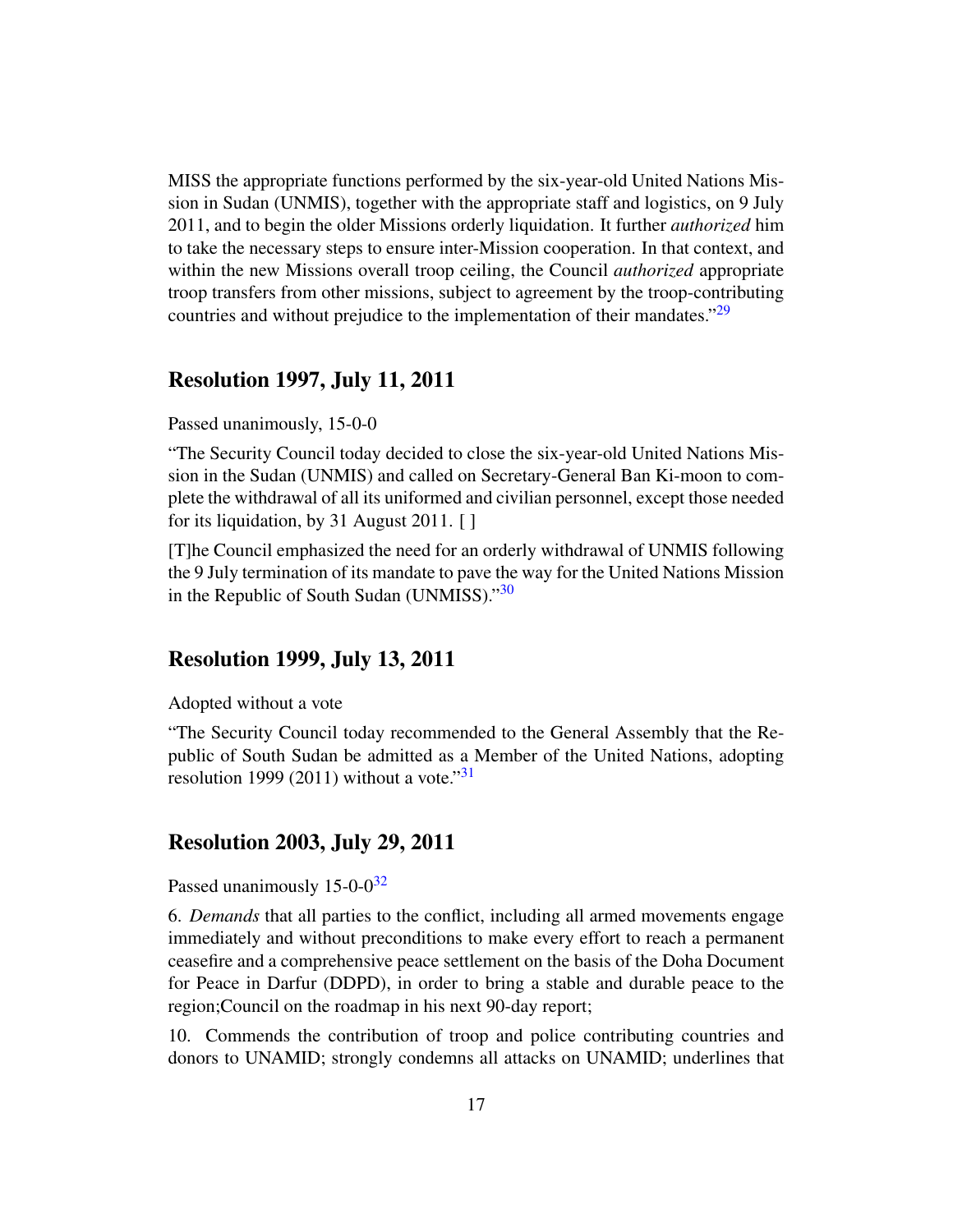any attack or threat of attack on UNAMID is unacceptable; *demands* that there be no recurrence of such attacks, stresses the need to enhance the safety and security of UNAMID personnel, as well as the need to bring an end to impunity for those who attack peacekeepers, and in this regard urges the Government of Sudan to do its utmost to bring the perpetrators of any such crimes to justice;

11. Commends the credible work of the Tripartite Mechanism but expresses deep concern at continuing restrictions placed upon UNAMID movement and operations, particularly to areas of recent conflict; calls on all parties in Darfur to remove all obstacles to UNAMID's full and proper discharge of its mandate, including by ensuring its security and freedom of movement; and in this regard, *demands* that the Government of Sudan comply with the Status of Forces Agreement fully and without delay, particularly regarding flight and equipment clearances, the removal of all obstacles to the use of UNAMID aerial assets, and the timely provision of visas for UNAMID personnel; deplores the continued delays in the provision of such visas, which threaten seriously to undermine the ability of the mission to implement its mandate and urges the Government of Sudan to deliver on its welcome commitment to clear the backlog of visa applications; and expresses deep concern that UNAMID national staff members were detained by the Government of Sudan in violation of the Status of Forces Agreement, and *demands* that the Government of Sudan respect the rights of UNAMID personnel under the SOFA;

12. *Demands* that UNAMID be given a licence for its own radio transmitter in line with the provisions of the Status of Forces Agreement, so that it can communicate freely with all Darfuri stakeholders;

14. *Demands* that all parties to the conflict in Darfur immediately end violence, attacks on civilians, peacekeepers and humanitarian personnel, and comply with their obligations under international human rights and humanitarian law; affirms, in this context, the Council's condemnation of serious violations of international humanitarian law and human rights law; calls for an immediate cessation of hostilities and for all parties to commit themselves to a sustained and permanent ceasefire; requests the Secretary-General to consult with relevant parties with a view to developing a more effective ceasefire monitoring mechanism; and underlines the need for UNAMID to report on major instances of violence which undermines the parties' full and constructive efforts towards peace;

15. Expresses its serious concern at the deterioration of the humanitarian situation in some parts of Darfur, the continued threats to humanitarian organisations, and the restricted humanitarian access in Darfur resulting from increased insecurity, attacks against humanitarian workers, denial of access by the parties to the conflict, calls for the full implementation of the Communiqu between the Government of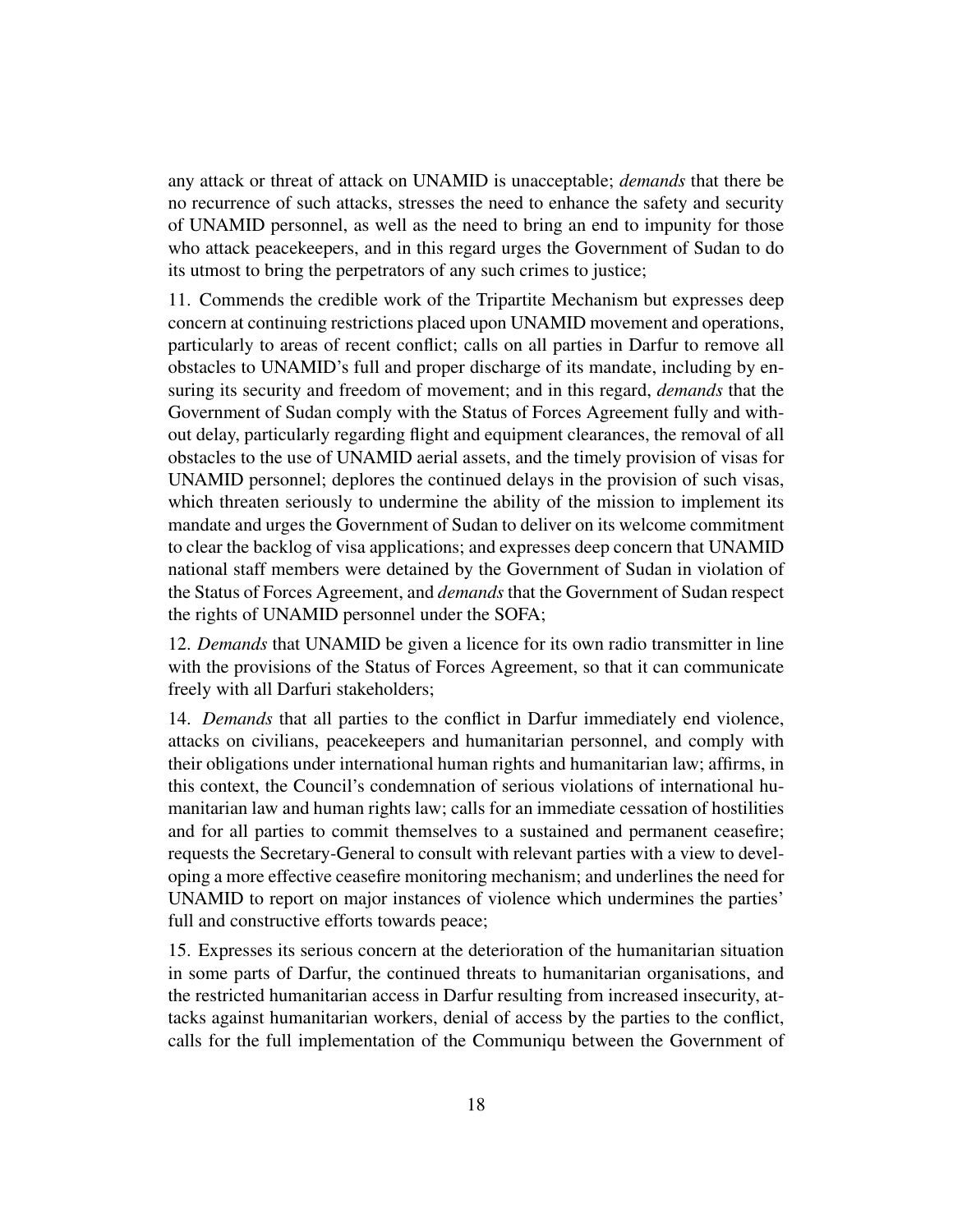Sudan and the United Nations on Facilitation of Humanitarian Activities in Darfur, including regarding the timely issuance of visas and travel permits for humanitarian organisations; and *demands* that the Government of Sudan, all militias, armed groups and all other stakeholders ensure the full, safe and unhindered access of humanitarian organizations and relief personnel and the delivery of humanitarian assistance to populations in need and underscores the importance of upholding the principles of neutrality, impartiality and independence in the provision of humanitarian assistance;

18. Stresses the importance of achieving dignified and durable solutions for refugees and internally displaced persons, and of ensuring their full participation in the planning and management of these solutions, *demands* that all parties to the conflict in Darfur create the conditions conducive to allowing the voluntary, safe, dignified and sustainable return of refugees and internally displaced persons or their local integration; notes potentially encouraging reports of some voluntary returns of IDPs to their villages and places of origin, as indicated in the report of the Secretary-General, stresses the importance of the Joint Verification Mechanism in verifying the voluntariness of returns and expresses deep concern over some bureaucratic obstacles that undermine its effectiveness and independence;

22. *Demands* that the parties to the conflict immediately take appropriate measures to protect civilians, including women and children, from all forms of sexual violence, in line with resolution 1820 (2008); and requests UNAMID to report on sexual and gender based violence, as well as to assess progress towards the elimination of sexual and gender-based violence, and further emphasizes the need to include protection to women and children from sexual violence and gender based violence, as part of the mission-wide Protection of Civilians strategy identified in paragraph 3 above, and requests the Secretary-General to ensure that the relevant provisions of resolutions 1325 (2000), 1820 (2008), 1888 (2009), 1889 (2009) and 1960 (2010) are implemented by UNAMID, including the participation of women through the appointment of women protection advisors, and to include information on this in his reporting to the Council;  $33$ 

### <span id="page-18-0"></span>Resolution 2057, July 5, 2012

#### <span id="page-18-1"></span>Passed unanimously 15-0-0<sup>[34](#page-25-5)</sup>

5. *Authorizes* UNMISS to use all necessary means, within the limits of its capacity and in the areas where its units are deployed, to carry out its protection mandate as set out in resolution 1996 (2011), paragraphs 3 (b) (iv), 3 (b) (v), and 3 (b) (vi);

7. *Demands* that the Government of the Republic of South Sudan and all relevant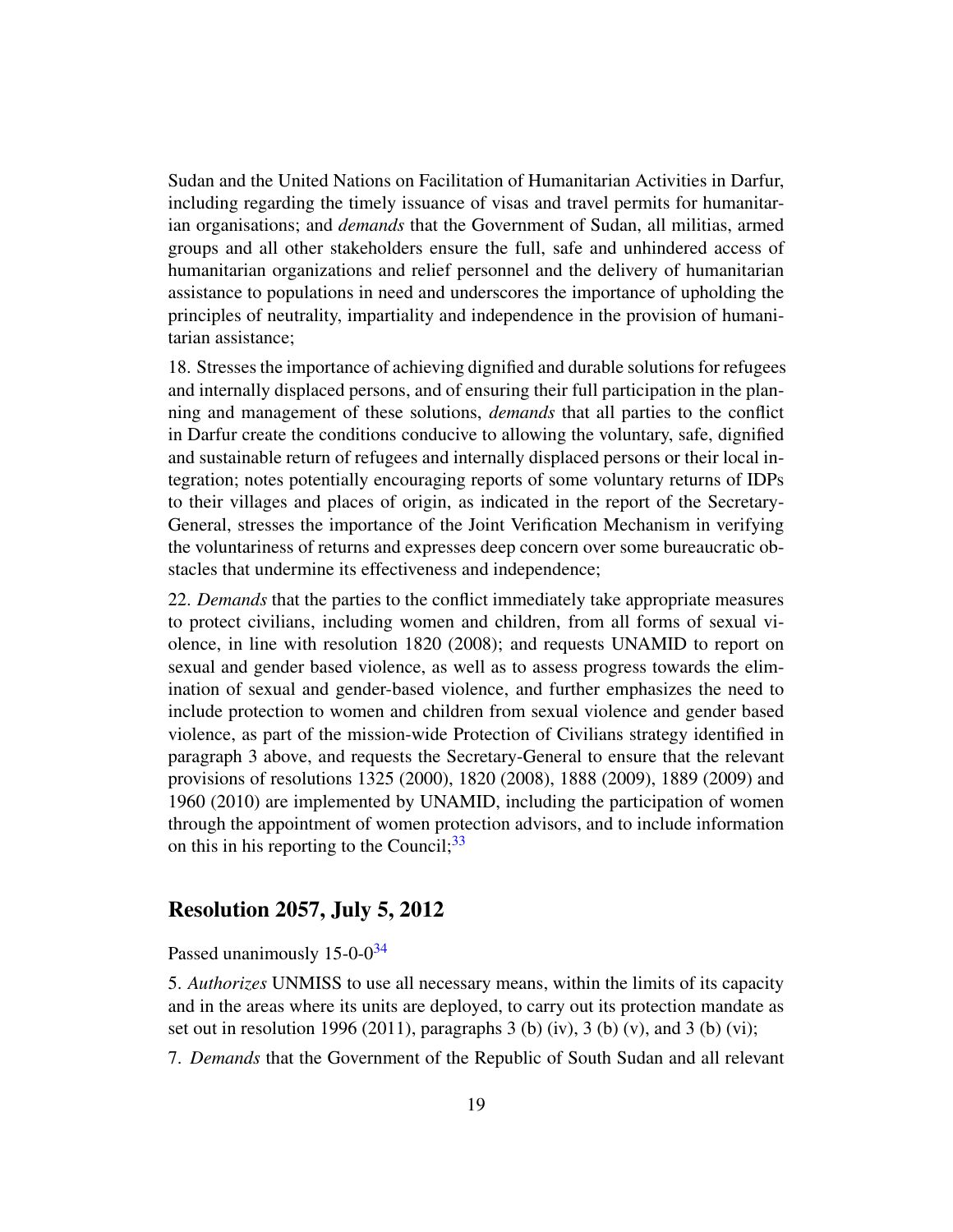parties cooperate fully in the deployment, operations, and monitoring, verification, and reporting functions of UNMISS, in particular by guaranteeing the safety, security and unrestricted freedom of movement of United Nations personnel, as well as of associated personnel throughout the territory of the Republic of South Sudan and in this regard strongly condemns any attack on UNMISS troops and staff and *demands* that there be no recurrence of such attacks;

10. *Demands* that all parties immediately cease all forms of violence and human rights abuses against the civilian population in South Sudan, in particular genderbased violence, including rape and other forms of sexual violence as well as all violations and abuses against children in violation of applicable international law such as their recruitment and use, intentional killing and maiming, abduction and attacks against schools and hospitals and calls for specific and time-bound commitments to combat sexual violence in accordance with resolution 1960;

20. *Authorizes* the Secretary-General to take the necessary steps in order to ensure inter-mission cooperation, and *authorizes*, within the overall troop ceiling set out at paragraph 1 of resolution 1996 (2011), appropriate transfers of troops force enablers and multipliers from other missions, subject to the agreement of the troopcontributing countries and without prejudice to the performance of the mandates of these United Nations missions.<sup>[35](#page-25-6)</sup>

### <span id="page-19-0"></span>Resolution 2063, July 31, 2012

<span id="page-19-1"></span>Passed 14-0-1, with an abstention by Azerbaijan<sup>[36](#page-25-7)</sup>

[The Security Council,]

Expressing concern about reported links between non-signatory armed groups in Darfur and groups outside Darfur, and *demanding* that any form of direct or indirect external support for such groups ceases,

6. Urges the Government of Sudan and the Liberation and Justice Movement (LJM) to implement the DDPD in full, including by ensuring that the Darfur Regional Authority (DRA), National Human Rights Commission and Office for the Special Prosecutor for Darfur, whose establishment by the signatory parties in accordance with the DDPD is welcome, are resourced and empowered to carry out their mandates, *demands* that the non-signatory armed groups refrain from impeding the implementation of the DDPD; and requests UNAMID to support the implementation of the DDPD, by working closely with the United Nations country team on Disarmament, Demobilization and Reintegration and building the capacity of the police, justice and corrections sectors; and requests UNAMID and the United Na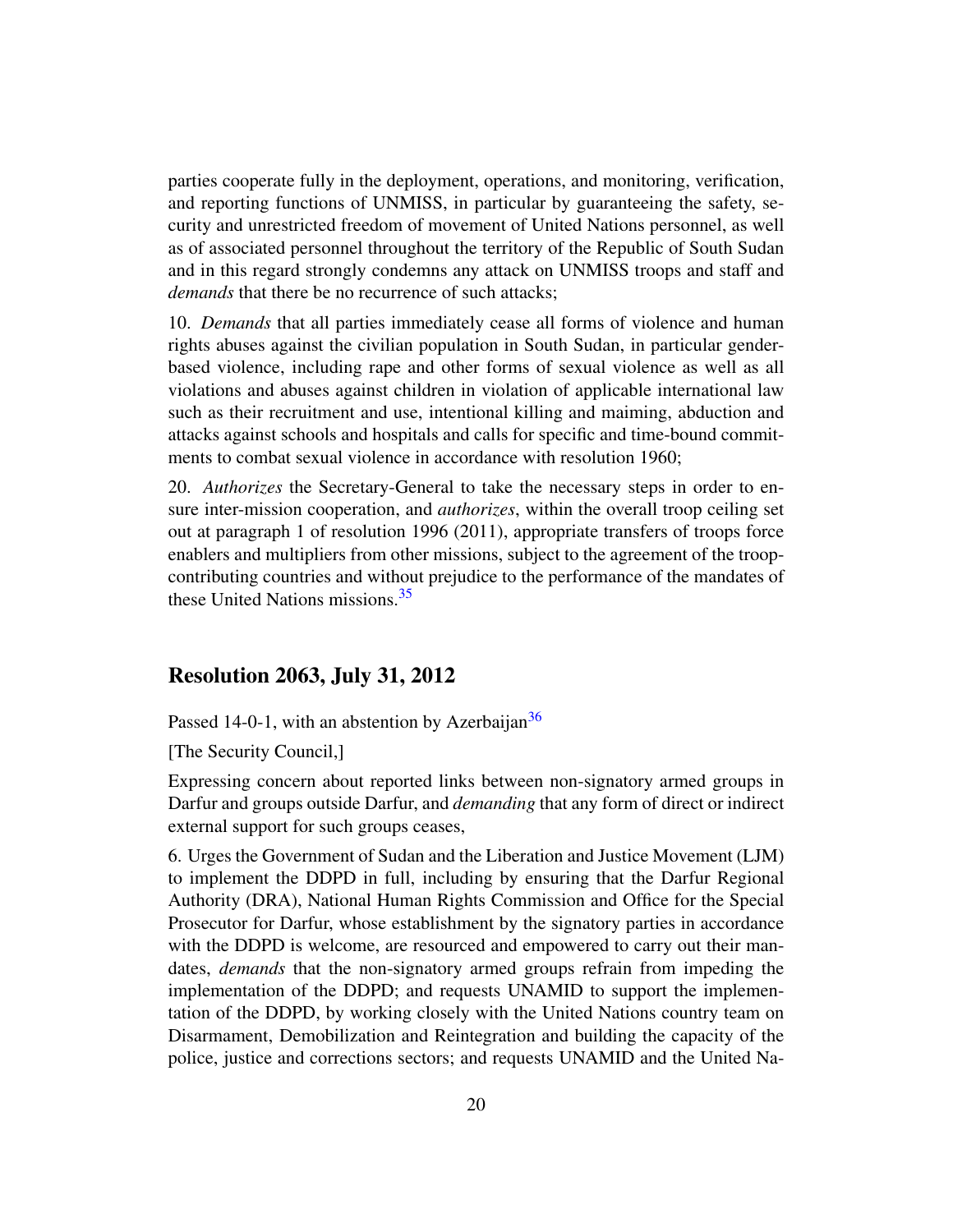tions country team to develop an Integrated Strategic Framework for United Nations system-wide support to the DDPD based on a clear division of labour and taking into account the Darfur Joint Assessment Mission, and requests the Secretary-General to present this Framework to the Council in his next 90-day report;

7.*Demands*that all parties to the conflict, including in particular all the non-signatory armed groups engage immediately and without preconditions to make every effort to reach a permanent ceasefire and a comprehensive peace settlement on the basis of the Doha Document for Peace in Darfur (DDPD), in order to bring a stable and durable peace to the region;

9. Commends UNAMID troop- and police-contributing countries; strongly condemns all attacks on UNAMID; underlines that any attack or threat of attack on UNAMID is unacceptable; *demands* that there be no recurrence of such attacks, stresses the need to enhance the safety and security of UNAMID personnel, as well as the need to bring an end to impunity for those who attack peacekeepers, and in this regard urges the Government of Sudan to do its utmost to bring the perpetrators of any such crimes to justice;

10. Commends the credible work of the Tripartite Mechanism but expresses deep concern at increased restrictions and bureaucratic impediments placed by the Government of Sudan upon UNAMID movement and operations, particularly to areas of recent conflict; calls on all parties in Darfur to remove all obstacles to UNAMID's full and proper discharge of its mandate, including by ensuring its security and freedom of movement; and in this regard, *demands* that the Government of Sudan comply with the Status of Forces Agreement fully and without delay, particularly regarding the movement of patrols, flight and equipment clearances, the removal of all obstacles to the use of UNAMID aerial assets, and the timely provision of visas for UNAMID personnel; deplores the continued delays in the provision of such visas, which threaten seriously to undermine the ability of the mission to implement its mandate; *demands* that the Government of Sudan respect the rights of UNAMID personnel under the SOFA;

11. *Reiterates its demand* that UNAMID be given a licence for its own radio transmitter in line with the provisions of the Status of Forces Agreement, so that it can communicate freely with all Darfuri stakeholders;

13. *Demands* that all parties to the conflict in Darfur immediately end violence, attacks on civilians, peacekeepers and humanitarian personnel, and comply with their obligations under international human rights and humanitarian law; affirms, in this context, the Council's condemnation of serious violations of international humanitarian law and human rights law; calls for an immediate cessation of hostilities and for all parties to commit themselves to a sustained and permanent ceasefire and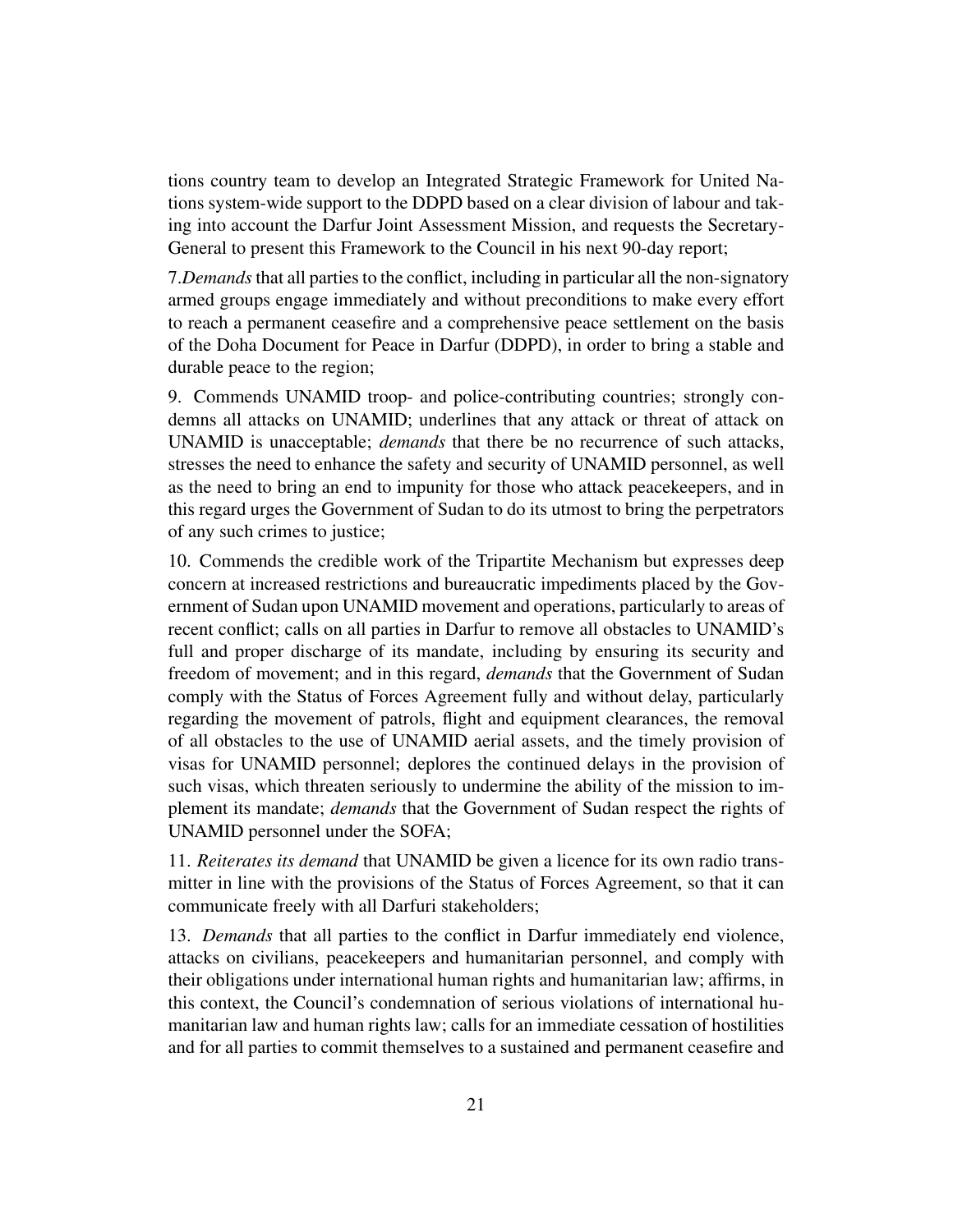underlines the need for UNAMID to report on major instances of violence which undermine the parties' full and constructive efforts towards peace;

14. While noting that the overall humanitarian situation in Darfur has not deteriorated, expresses its serious concern at the fact that it has not improved, and at the threats to humanitarian organizations that persist, and the increased restrictions on humanitarian access in Darfur resulting from increased insecurity, attacks against humanitarian workers, denial of access by the parties to the conflict and bureaucratic impediments imposed by the Government of Sudan, calls for the full implementation of the Communiqu between the Government of Sudan and the United Nations on Facilitation of Humanitarian Activities in Darfur, including regarding the timely issuance of visas and travel permits for humanitarian organizations; and *demands* that the Government of Sudan, all militias, armed groups and all other stakeholders ensure the full, safe and unhindered access of humanitarian organizations and relief personnel, and the delivery of humanitarian assistance to populations in need and underscores the importance of upholding the principles of humanity, neutrality, impartiality and independence in the provision of humanitarian assistance;

21. *Demands* that the parties to the conflict immediately take appropriate measures to protect civilians, including women and children, from all forms of sexual violence, in line with resolution 1820 (2008); and requests UNAMID to report on sexual and gender-based violence, as well as to assess progress towards the elimination of sexual and gender-based violence, and further emphasizes the need to include protection to women and children from sexual violence and gender-based violence, as part of the mission-wide Protection of Civilians strategy identified in paragraph 3 above, and requests the Secretary-General to ensure that the relevant provisions of resolutions 1325 (2000), 1820 (2008), 1888 (2009), 1889 (2009) and 1960 (2010) are implemented by UNAMID, including supporting the participation of women through the appointment of women protection advisers, and to include information on this in his reporting to the Council.<sup>[37](#page-25-8)</sup>

### <span id="page-21-0"></span>Resolution 2024, December 14, 2011

#### Passed unanimously, 15-0-0

"The Security Council today decided to broaden the mandate of the United Nations Interim Security Force for Abyei (UNISFA) to include assistance in that process, including supporting the development of effective bilateral management mechanisms, facilitating liaisons and building mutual trust. [ ] The Council also called upon all Member States, in particular Sudan and South Sudan, to ensure the free, unhindered and expeditious movement to and from Abyei and through the Safe Demilitarized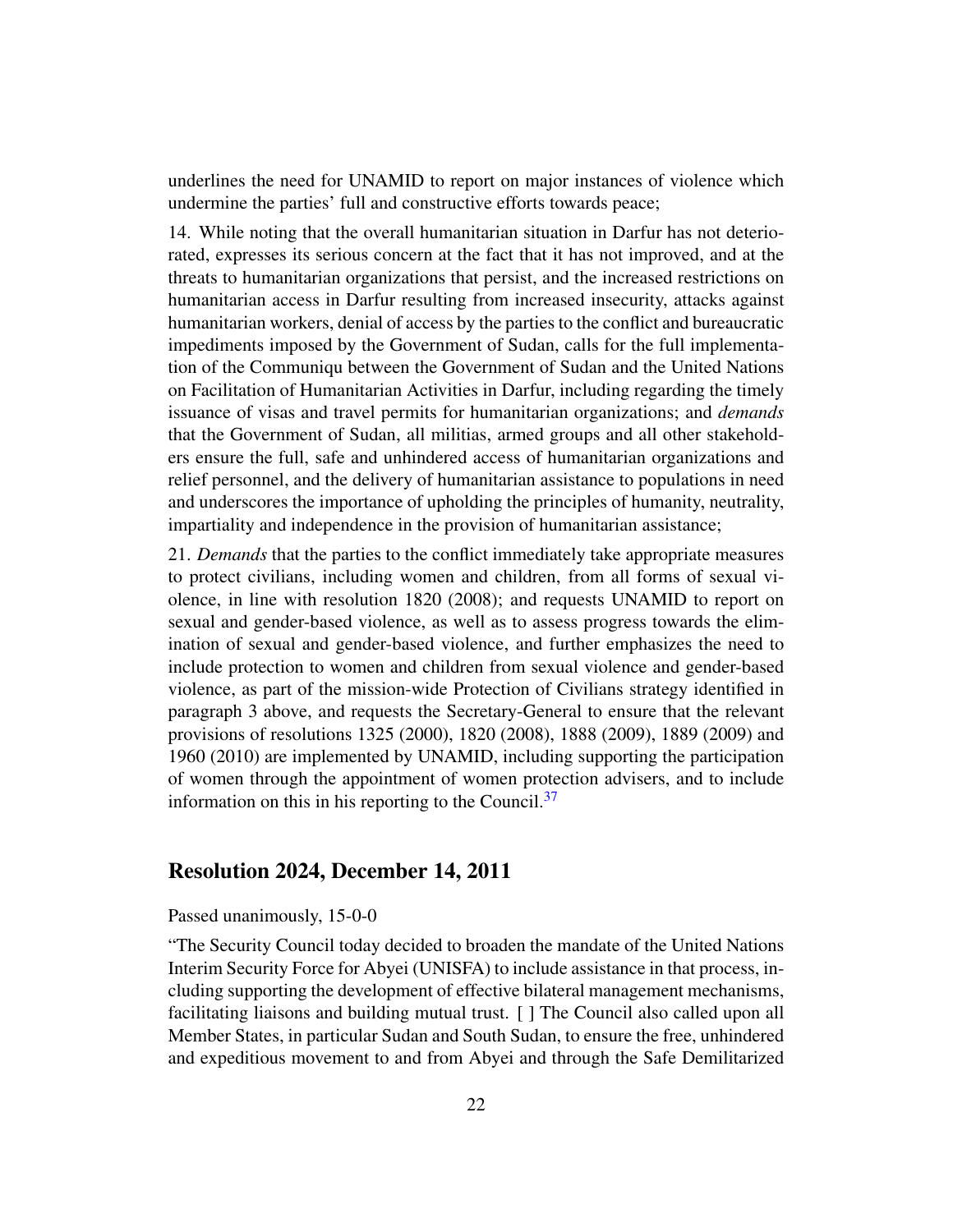<span id="page-22-0"></span>Zone of all personnel, equipment, provisions, supplies and other goods, including vehicles, aircraft and spare parts, for the Mission's exclusive and official use."[38](#page-25-9)

#### Resolution 2046, May 2, 2012

#### Passed unanimously, 15-0-0

"Condemning the repeated incidents of cross-border violence between Sudan and South Sudan, including seizure of territory, support to proxy forces and aerial bombing, the Security Council this morning decided that Sudan and South Sudan must immediately cease all hostilities, withdraw forces, activate previously-agreed security mechanisms, and resume negotiations under threat of sanctions.

Acting under the binding *Chapter VII* of the United Nations Charter in unanimously adopting resolution 2046 (2012), the Council decided that the parties must formally convey their commitments to end hostilities, including aerial bombardments, not later than 48 hours from the adoption of the resolution to the African Union and the Security Council. Within one week, they must activate border security mechanisms, including the Joint Border Verification and Monitoring Mechanism, without prejudice to ongoing negotiations on disputed areas.

Within no more than two weeks, the Council decided in addition, Sudan and South Sudan must unconditionally resume negotiations under the auspices of the African Union High-level Implementation Panel to reach consensus on oil and related payments, the status of nationals of one country residing in the other, demarcation of borders and the final status of the disputed Abyei area. If those negotiations failed to result in agreements within three months, the Council requested the Secretary-General, in consultation with African partners, to report on the status of talks."<sup>[39](#page-25-10)</sup>

#### <span id="page-22-1"></span>Resolution 2063, July 31, 2012

#### Passed 14-0-1, with an abstention from Azerbaijan

"Deeply concerned by the recent up-tick in violence and insecurity in parts of Darfur, and clashes between Sudanese Government forces and armed groups, the Security Council today extended [UNAMID] for one year. [ ]

Beyond concern over the renewed fighting between the army and rebel groups, the wide-ranging measure expressed the Council's deep concern over a raft of related issues, including aerial bombardment by the Sudanese Government, inter-tribal fighting and banditry, which continued to threaten civilians.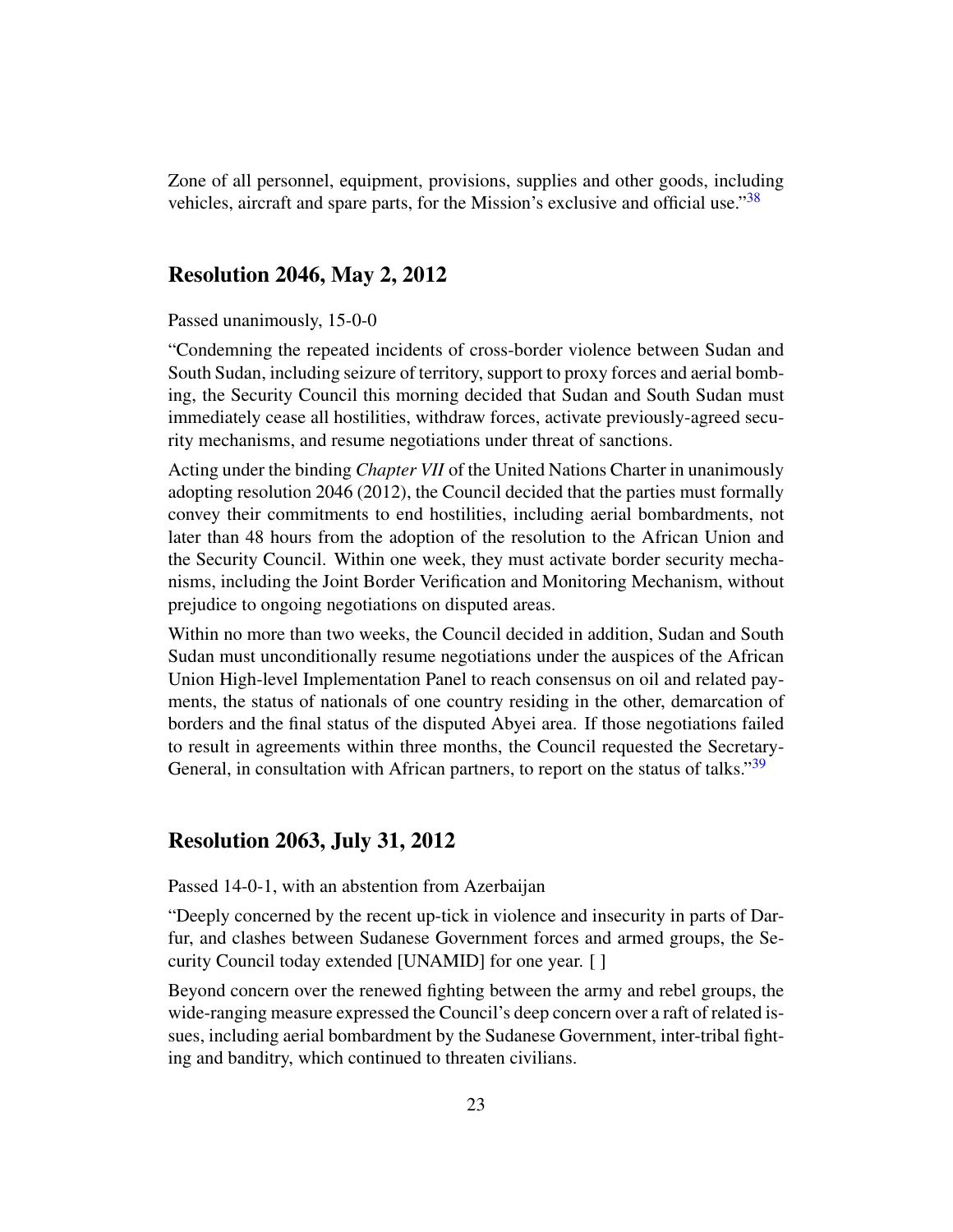While noting that the overall security situation had improved since UNAMID's deployment in 2008, the Council nevertheless urged Khartoum and the Liberation and Justice Movement (LJM) to fully implement the Doha Document for Peace in Darfur, and *demanded* that all parties to the conflict, particularly all non-signatory armed groups, immediately and without preconditions, make every effort to reach a permanent ceasefire and comprehensive settlement based on the Darfur accord, in order to bring a stable and durable peace to the region.

<span id="page-23-0"></span>The Council underlined the need for UNAMID 'to make full use of its mandate and capabilities,' giving priority in its decisions and use of available capacity and resources to the protection of civilians across Darfur, 'including through the implementation of a mission-wide early warning strategy, proactive military deployment and increased patrols in high risk areas.' Emphasizing UNAMID's *Chapter VII* designation—which allows the joint operation to take the necessary action to prevent armed attacks—the Council urged the operation to deliver its core task to protect civilians without prejudice to the responsibility of the Sudanese Government." $40$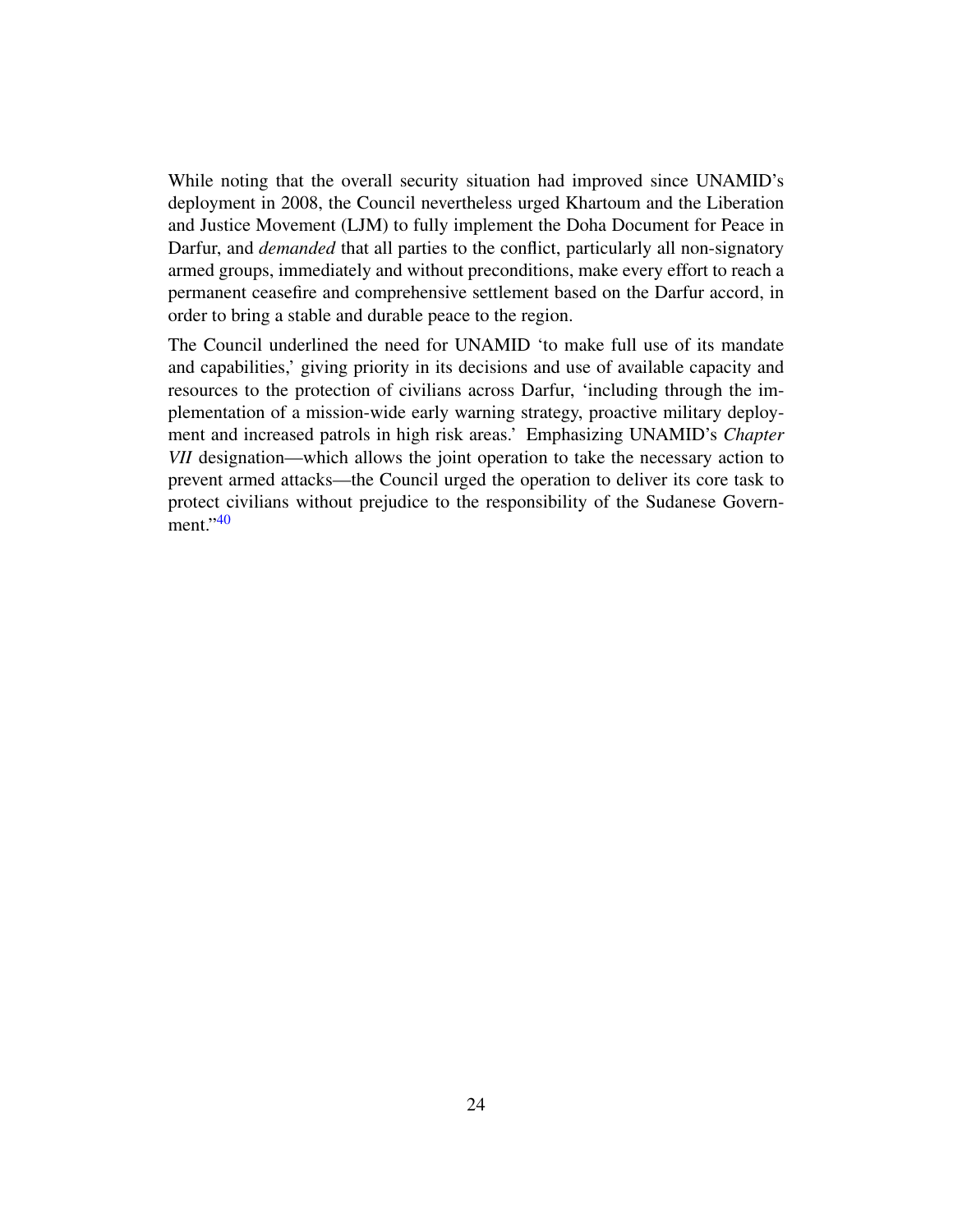## **Notes**

- <span id="page-24-0"></span>Press Release: SC/8120
- <span id="page-24-1"></span>Press Release: SC/8160
- <span id="page-24-2"></span>[S/RES/1556 \(2004\)](http://daccess-dds-ny.un.org/doc/UNDOC/GEN/N04/446/02/PDF/N0444602.pdf?OpenElement)
- <span id="page-24-3"></span>Press Release: SC/8191
- <span id="page-24-4"></span>[S/RES/1564 \(2004\)](http://daccess-dds-ny.un.org/doc/UNDOC/GEN/N04/515/47/PDF/N0451547.pdf?OpenElement)
- <span id="page-24-5"></span>Press Release:SC/8249
- <span id="page-24-6"></span>[S/RES/1574 \(2004\)](http://daccess-dds-ny.un.org/doc/UNDOC/GEN/N04/616/89/PDF/N0461689.pdf?OpenElement)
- <span id="page-24-7"></span>Press Release: SC/8343.
- <span id="page-24-8"></span>(Press Release: SC/8346
- <span id="page-24-9"></span>[S/RES/1591 \(2005\)](http://daccess-dds-ny.un.org/doc/UNDOC/GEN/N05/287/89/PDF/N0528789.pdf?OpenElement)
- <span id="page-24-10"></span>Press Release: SC/8351.
- <span id="page-24-11"></span>Press Release: SC/8509.
- <span id="page-24-12"></span>Press Release; SC/8700.
- <span id="page-24-13"></span>Press Release: SC/8710
- <span id="page-24-14"></span>Press Release: SC/8721
- <span id="page-24-15"></span>Press Release: SC/8821
- <span id="page-24-16"></span>Press Release: SC/8845
- <span id="page-24-17"></span>Press Release: SC/9089

<span id="page-24-18"></span><http://www.unhcr.org/refworld/country,,,RESOLUTION,SDN,,4a76a0aa2,0.html>

<span id="page-24-19"></span>S/RES/1881 (2009)

<span id="page-24-20"></span><http://www.unhcr.org/refworld/docid/4b0550d42.html>

- <span id="page-24-21"></span>S/RES/1894 (2009)
- <span id="page-24-22"></span>Press Release: SC/9916
- <span id="page-24-23"></span>Press Release: SC/9926
- <span id="page-24-24"></span>Press Release: SC/9935
- <span id="page-24-25"></span>Press Release: SC/9997
- <span id="page-24-26"></span>Press Release: SC/10253
- <span id="page-24-27"></span>Press Release: SC/10298